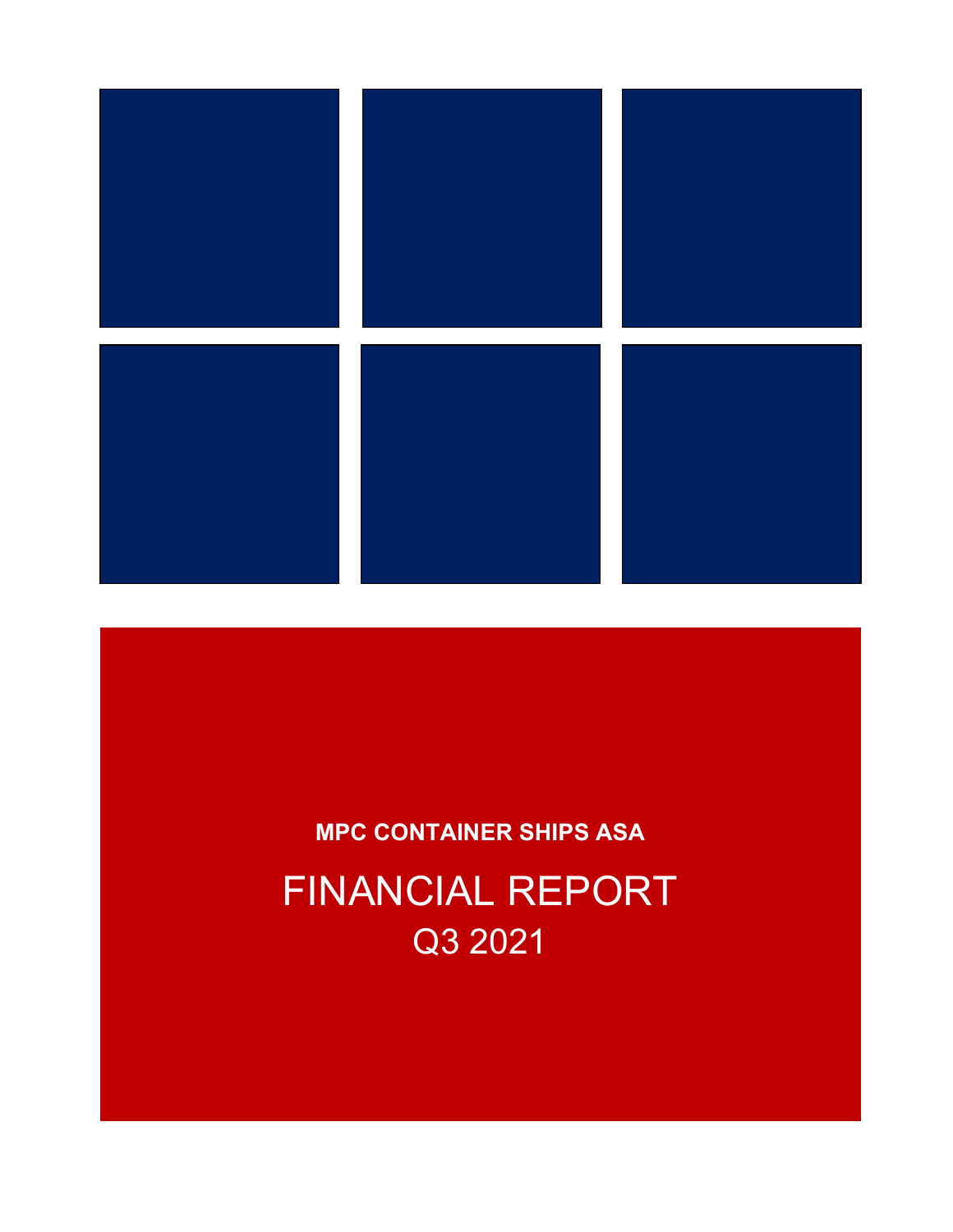# **CONTENTS**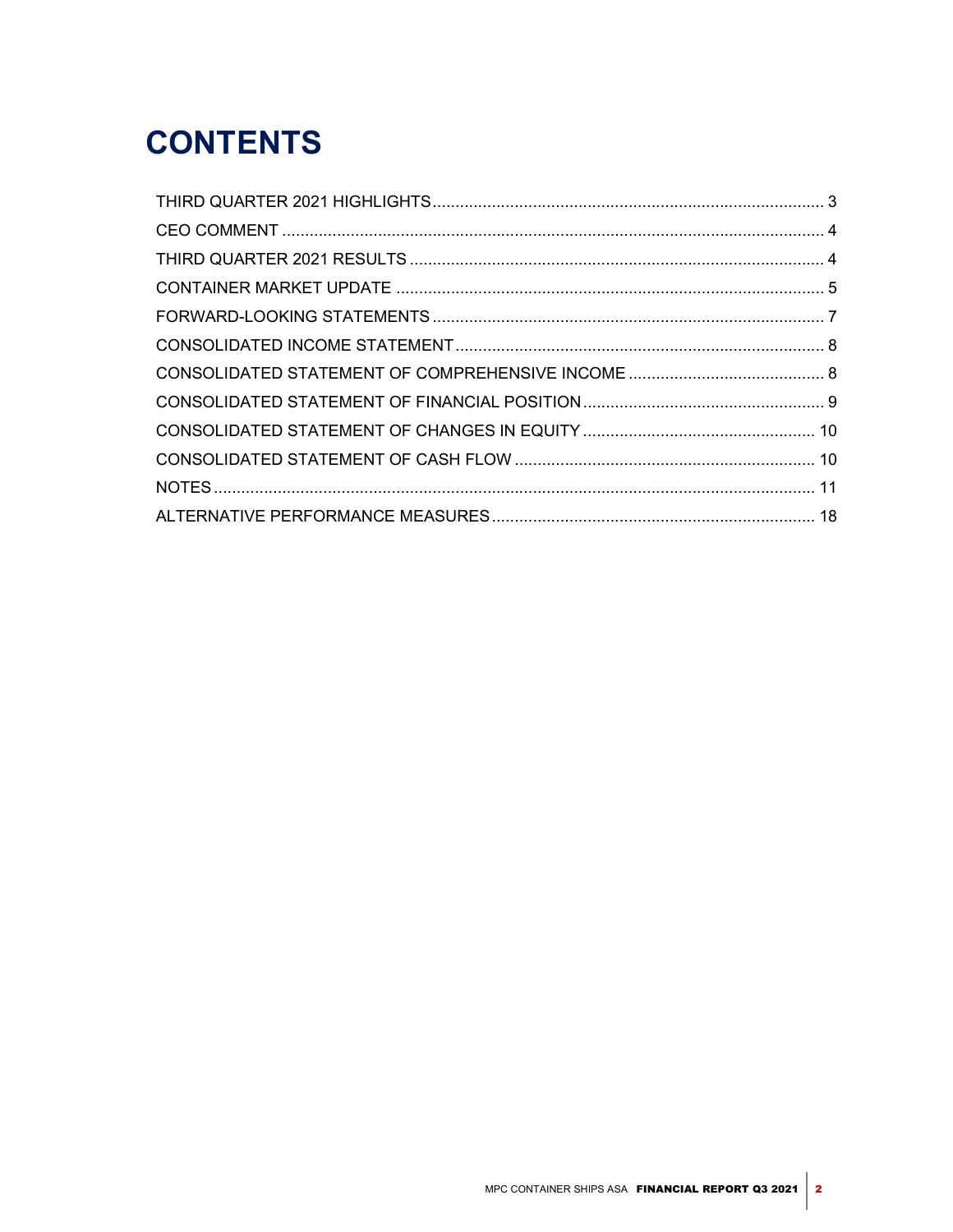# MPC CONTAINER SHIPS ASA

# THIRD QUARTER 2021 HIGHLIGHTS

- MPC Container Ships ASA ("the Company" or together with its subsidiaries "the Group") completed on 9 August 2021 the transaction announced on 22 June 2021 regarding the share purchase agreement to acquire Songa Container AS ("Songa"). The Transaction comprised of 11 vessels with an average size of 2,250 TEU and an average age of 11.9 years. The acquired fleet is included in the consolidated income statement of the Group from the completion date of 9 August 2021. See note 11 for further details.
- Total operating revenues for Q3 2021 were USD 118.5 million compared with USD 68.8 million for Q2 2021.
- EBITDA was USD 73.6 million in Q3 2021 (Q2 2021: USD 31.9 million), of which USD 15.4 million was contributed by the acquired Songa entities, from the transaction date 9 August 2021.
- Operating cash flow for Q3 2021 was USD 60.4 million (Q2 2021: USD 35.6 million).
- Net profit for the period was USD 46.5 million (Q2 2021: USD 12.0 million).
- Earnings per share for the period was USD 0.11 (Q2 2021: USD 0.03 per share).
- Total ownership days for wholly owned vessels came to 5,735 (Q2 2021: 5,121) and total trading days came to 5,417 (Q2 2021: 4,896). Utilisation in Q3 2021 was 97.7%<sup>1</sup> (Q2 2021: 96.9%).
- Average time charter equivalent ("TCE") was USD 19,656 per day (Q2 2021: USD 13,437 per day).
- Average operating expenses ("OPEX") were USD 5.340 per day (Q2 2021: USD 5,377 per day).
- Equity ratio at 30 September 2021 was 58.4% (30 June 2021: 58.8%) and the leverage ratio was 34.8% (30 June 2021: 37.7%).
- On 29 July 2021 the Group entered into a USD 70 million three-year revolving credit facility agreement with CIT Group and an initial drawdown of USD 40 million was made to refinance the existing debt. As a consequence, the term loan of USD 29 million and the non-recourse senior secured term loan of USD 59.2 million were repaid in full. Further drawdowns under the new facility may be used for vessel upgrades, investments or general corporate purposes.
- On 18 August 2021, a subsidiary of 2. Bluewater Holding Schiffahrtsgesellschaft GmbH & Co. KG, where the Group has a 50% interest, entered into an agreement for the sale of AS Cordelia for USD 39.0 million. The vessel was delivered to its new owner in October 2021 and the estimated gain of approximate USD 16 million, which represents the Group's 50% share, will be recognised in Q4 2021.

# SUBSEQUENT EVENTS

 On 20 October 2021, the Group entered into an agreement for a USD 180 million five-year senior secured credit facility with Hamburg Commercial Bank ("HCOB"). The credit facility consists of a USD 130 million term loan and a revolving credit facility of USD 50 million. During Q4 2021, the Group intends to use the credit facility, together with parts of the proceeds from the vessel sales (as set out below) to refinance the DNB acquisition financing, as well as the outstanding USD 204 million bond financing. With this, as a consequence, the previous acquisition financing with DNB and the outstanding senior secured bonds will be repaid in full and more than 30 of the vessels owned by the Group will subsequently be unencumbered.

<sup>1</sup> Utilization in percentage represents total trading days including off-hire days related to dry-docks divided by the total number of ownership days during the period.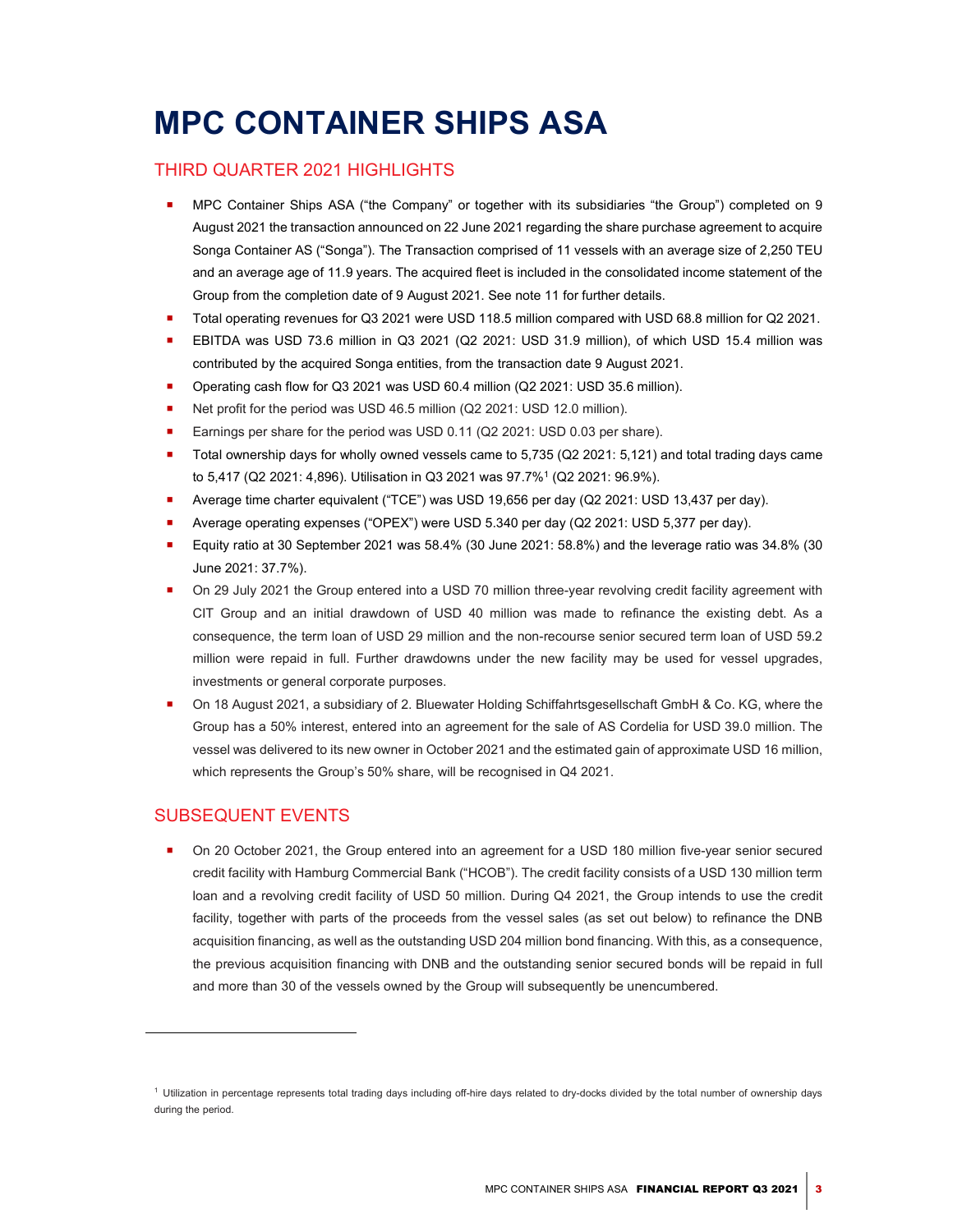On 20 October 2021, the Group announced that it has agreed to sell six smaller vessels with an average size of 1,200 TEU for a total of USD 135 million, which implies a significant premium to the current MPCC share price. The vessels are expected to be handed over to their new owners during Q4 2021.

# CEO COMMENTS

We continue to witness historically strong container markets with significant demand growth and high freight and charter rates. This is further amplified by global supply chain disruptions, a situation that we believe is unlikely to ease anytime soon. In this unique market environment charterers continue to compete for tonnage whilst only limited newbuilds are anticipated to be delivered during the next two to three years. We expect the favourable conditions for a tight containership market to continue going forward.

In these market conditions, the Company has already executed 53 multi-year charter fixtures YTD and has executed on a number of portfolio measures, leading to a significant increase in charter revenues and a current EBITDA backlog of more than USD 840 million, thus improving the earnings visibility and cash generation going forward.

We have further been able to arbitrage the disparity between asset and charter values, by adding 12 vessels to the fleet during the first nine months of 2021, which were subsequently fixed at attractive charters or partly sold at a substantial premium. This follows our strategy of focusing on transactions that are accretive on a per share basis.

Simultaneously, we have executed a comprehensive refinancing and balance sheet optimization measures, as part of which the Company since July has also taken the opportunity to divest nine vessels at attractive prices. Once we have completed the balance optimization measures, which are expected finalized during Q4 2021, the Company will have reduced its cost of debt, deleveraged significantly and, most importantly, will enjoy a high degree of flexibility by having more than 50% of the fleet unencumbered. This also paves the way for substantial return of capital to investors in the quarters and years ahead.

# THIRD QUARTER 2021 RESULTS

## Financial performance

The Group's vessels are chartered out on time charter contracts to global and regional liner shipping companies. Operating revenues for the quarter were USD 118.5 million (Q2 2021: USD 68.8 million). Gross profit from vessel operations was USD 79.6 million (Q2 2021: USD 35.1 million). The increase in operating revenues and gross profit compared with the previous quarter was driven by the strong charter market and container demand, leading to improved charter rates for the Group's fleet compared with earlier quarters. Accordingly, the Q3 2021 TCE (per trading day) increased from USD 13,437 in Q2 2021 to USD 19,656.

Additionally, the acquisition of Songa Container, which was consolidated from 9 August 2021, has contributed to this improvement with an effect of about USD 15.4 million effect on gross profit in the period from 9 August 2021 until 30 September 2021.

Following the Group's strategy to reduce the risk profile and to optimism the funding structure for the future, the finance costs shows a non-recurring increase compared to the previous quarter, up from USD 6.3 million to USD 12.3 million. This increase is driven by the non-recurring effects from break-up fees and write-offs of capitalized transaction costs related to the non-recourse term loan of USD 2.5 million, including a non-recurring impact from a discontinuation of hedge accounting for a derivative leading to a finance cost of USD 1.4 million.

The Group reports a net profit of USD 46.5 million for Q3 2021 (Q2 2021: USD 12.0 million).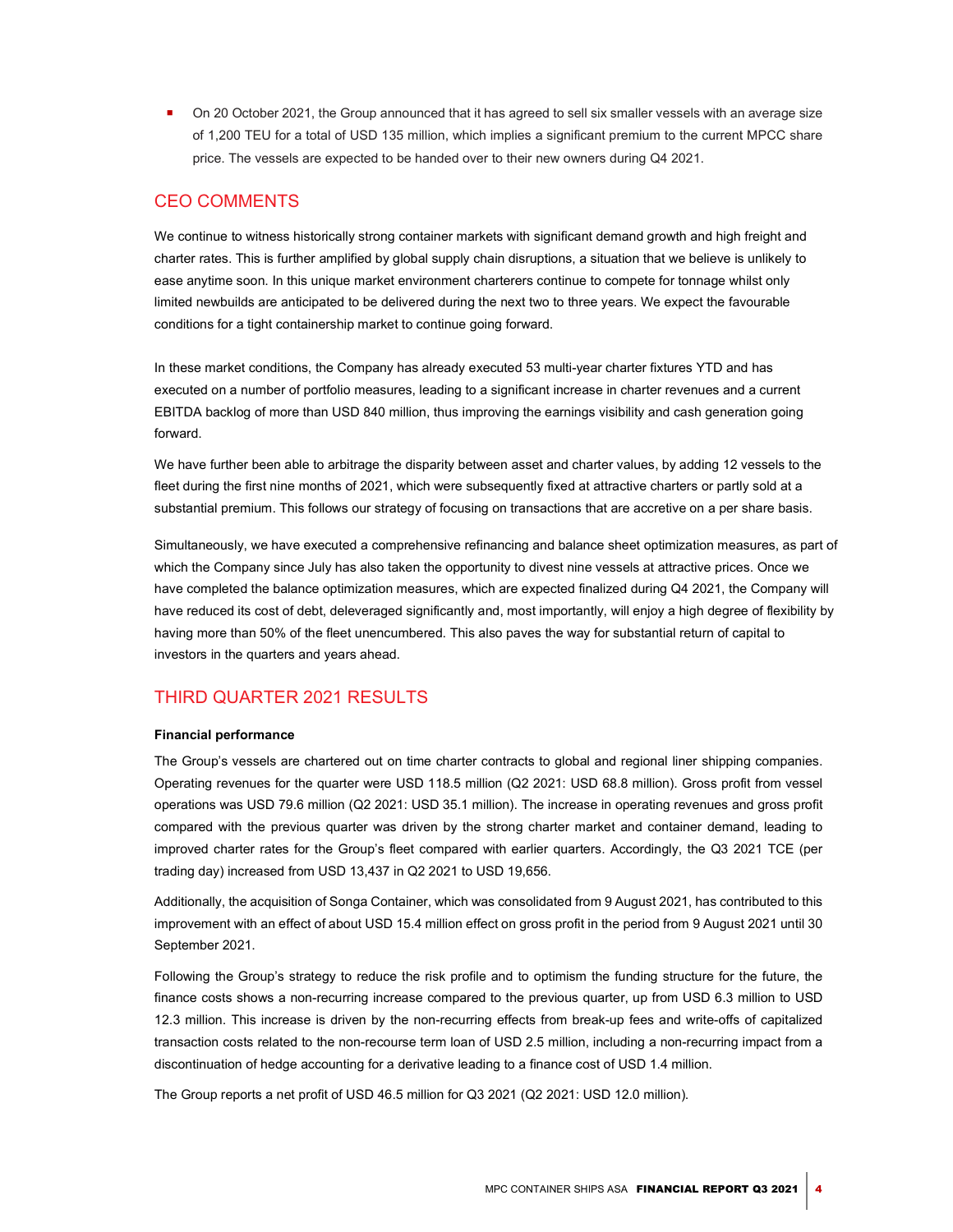#### Financial position

The Group's total assets amounted to USD 1,017.1 million as at 30 September 2021 (USD 678.1 million as at 31 December 2020). Non-current assets of USD 826.0 million (USD 617.2 million as at 31 December 2020) reflected the carrying amounts of the vessels operated by the Group including the equity investments into a joint venture covering eight additional vessels. The growth in vessels during Q3 2021 mainly reflected the acquisition of Songa Container AS which increased the total fleet by 11 vessels with a fair value of USD 296.5 million and Capex for the quarter, partly offset by depreciations and the reclassification of six vessels as held for sale. The rise of the investment in joint venture during Q3 2021 reflected USD 2.3 million in the share of profit from the joint venture.

Total equity was USD 593.5 million as at 30 September 2021 (USD 383.0 million as at 31 December 2020) with a non-controlling interest of USD 0.8 million. The change in equity in 2021 mainly reflects the capital increase of USD 149.5 million related to the acquisition of Songa Container (see note 11) and the net profit for the period of USD 61.9 million.

At 30 September 2021, the Group had total interest-bearing debt in the amount of USD 353.7 million (USD 276.9 million as at 31 December 2020). The increase in long-term debt derives mainly from USD 188.5 million in total proceeds of debt financing, made up of USD 127.5 million from the Songa acquisition financing and USD 55 million from the new RCF. This was partly offset by the repayment of USD 114.6 million in debt related to the non-recourse term loan of USD 49.6 million, the term loan of USD 29 million and the OVB financing of USD 6 million, and the instalment of USD 30 million on the acquisition facility in September 2021.

## Cash flow

In Q3 2021, the Group generated a positive cash flow from operating activities of USD 60.4 million (Q2 2021: USD 35.6 million). Cash flow from investing activities was negative by USD 83.5 million (Q2 2021: negative at USD 3.9 million) resulting from the acquisition of Songa Container AS with a net cash consideration of USD 72.7 in addition to USD 10.8 million from investments into dry dockings and other upgrades. The Group had a positive cash flow from financing activities of USD 53.3 million in Q3 2021 (Q2 2021: negative of USD 33.5 million) mainly affected by proceeds of USD 182.5 million from debt financing which was partly offset by USD 118.2 million in repayment of debt, whereof USD 34.1 million related to the repayment of debt from Songa Container, USD 3.7 million in quarterly interests payment and USD 5.1 million in debt issuance cost capitalised during the quarter.

Cash and cash equivalents as at 30 September 2021 came to USD 76.5 million. Total restricted cash at 30 September 2021 was USD 2.6 million, mainly related to cash on a blocked account under the bond terms, compared with USD 11.5 million as at 31 December 2020. The decrease reflected the use of proceeds in the blocked account during 2021 related to internal relocation of vessels between different funding structures in the Group.

# CONTAINER MARKET UPDATE

#### Historic container vessel market boom

Following the recovery from the effects of COVID-19 in the first half of 2020, the container vessel market has experienced an unprecedented boom with rapidly rising prices, rates and volume growth. The pandemic has had an impact, as did the Ever Given blocking of the Suez Canal and the further COVID-19 disruptions in China and South-East Asia. However, the main determinant of the boom can be traced back to a supply web problem, where several weaknesses have been exposed by the boom in a single trade: Transpacific eastbound. An unexpectedly strong bounce-back in container volumes between Asia and the USA caused port and hinterland congestions which led to a shortage of trade equipment around the globe. What followed was an unprecedented supply shortage with tight capacity characterising the container vessel market since then.

As a result, key industry parameters such as freight rates or time-charter rates sky-rocketed to unprecedented levels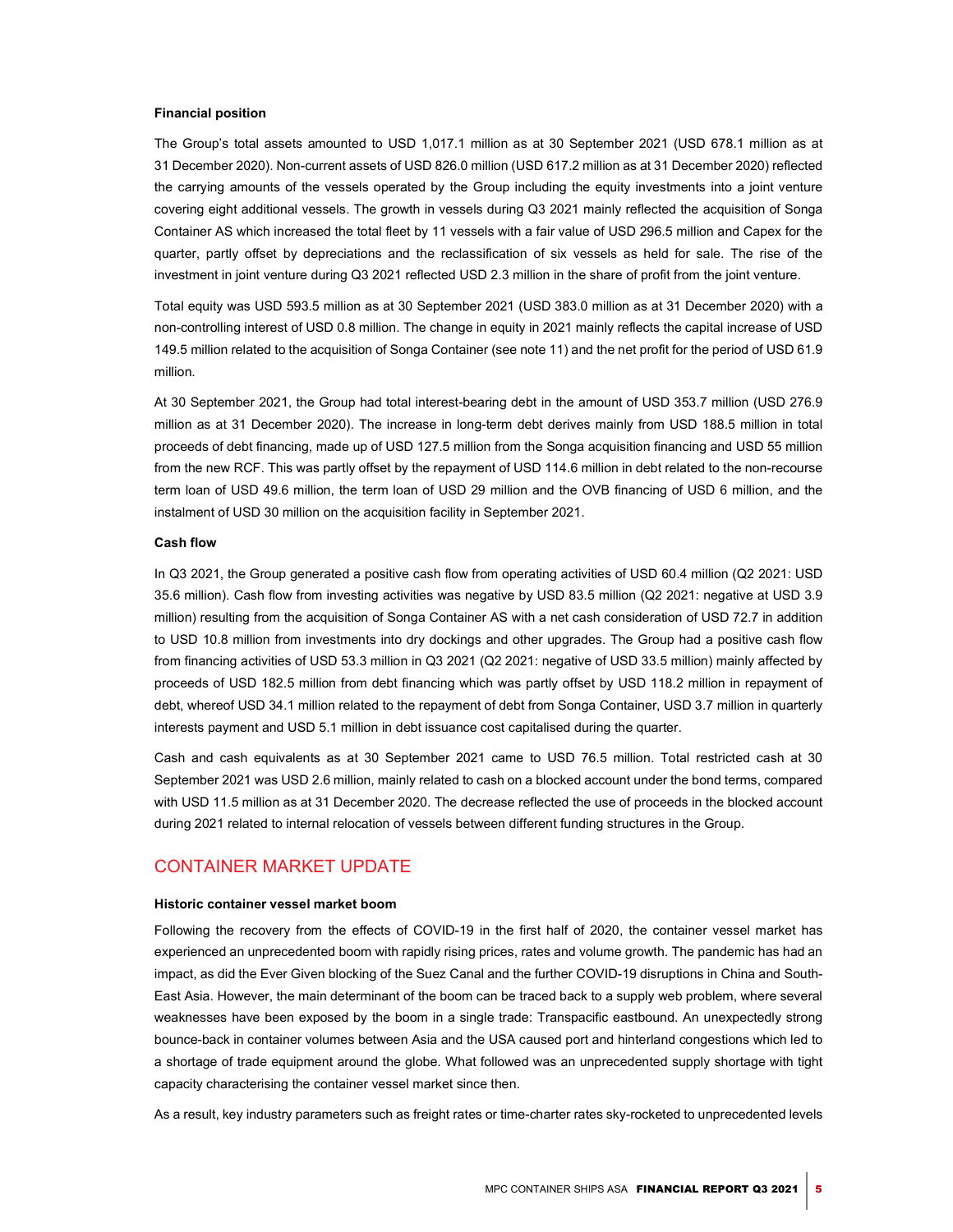and the commercial idle statistics fell to a record low. At the beginning of September, time-charter rates and freight rates appear to have reached a peak. There are no signs of this changing at the moment and it is difficult to forecast when the market will normalise and what the new norm will look like.

#### Global economy is performing well, but not really supportive

The global economy, the macroeconomic environment and international trade figures do not speak the language of a boom. Although the recovery from the effects induced by Covid-19 has been significant in 2021, and seems to be robust, international trade figures paint a picture of an ongoing, slightly growing globalisation, but not one of a market spike. US imports are an exception, and increased significantly owing to a shift in spending from regional services to consumer goods. PMIs saw a strong recovery in 2021, but meanwhile made a downward correction in advanced western economies at least. Consumer sentiment is also showing a declining trend. New Covid-19 lockdowns, further supply chain disruptions and raw material shortages add to the momentum. The RCEP (an Asian trade pact including China, Japan, South Korea and South-East Asian Economies and others) reaffirmed its target of putting the trade pact into effect by early next year. We can assume that the Asian market will grow relatively strongly, with China continuing to act as a workhorse. One future threat is inflation. Fiscal and monetary policy is unable to maintain the stimuli in the future. With inflation already at 4% to 5% in the UK and the USA, the Bank of England and the US FED gave some warning signals recently. Overall, economic figures are back on track, increasing slightly and moving forward, but clearly not supporting or fuelling such a market boom as intensive as the one the container vessel industry currently faces.

### Industry fundamentals are encouraging, especially for intra-regional trades and smaller vessels

Container Vessel Market fundamentals are in good shape. For 2021, analysts expect an increase in TEU demand of 8.2%, whereas supply (the container vessel fleet) is expected to grow by 4.1%.<sup>2</sup> The figures are especially encouraging for intra-regional trades and smaller vessel size classes. Demand in intra-regional trades is expected to increase during 2021 by 7.2%. Vessels smaller than 5.2k TEU (which mainly serve intra-regional markets) are expected to grow by only 2% in 2021.<sup>3</sup> Looking further ahead, analysts expect an excess demand in the coming two years, which will be pronounced for vessels serving intra-regional trades. In the mid-term, supply developments for smaller tonnage are negative even taking account of the recent ordering spike. Second-hand transactions and newbuild orders increased and so did second-hand prices (up by around 600% over the past 12 months) and newbuilding prices as well (up by around 30% year-on-year).<sup>4</sup> The increase in new-build orders since October 2020 is strongly biased towards larger sized vessels, so that smaller vessels below 5.2k TEU are still seeing a manageable orderbook-to-fleet ratio. Ordered TEU is currently at 23.1% of the total TEU capacity. The order-book-to-fleet ratio below 12k TEU is still around 8%.<sup>5</sup> The new order-book-spike will start to be delivered in 2023 and the market will then see an increase in new-build deliveries of larger sized vessels. That will make it important to monitor possible cascading flows closely. Since 45% of vessels (in TEU terms) are more than 14 years old with a strong bias towards smaller tonnage, a significant increase in scrapping numbers is expected when the current market surge eases and when environmental regulations come into force in 2023. (700k TEU are expected to leave the fleet in 2023-24, while 2021 year-to-date saw only 12k TEU scrapped).<sup>6</sup>

#### A temporary new normal: The chaos induced by bottleneck, congestions and disruptions

The main drivers of the current container vessel market spike are port and hinterland congestions, disruptions and

<sup>2</sup> Maritime Strategies International, Horizon, November 2021.

<sup>3</sup> Ibid.

<sup>4</sup> Clarksons Research, Shipping Intelligence Network, November 2021

<sup>5</sup> Clarksons Research, Shipping Intelligence Network, November 2021.

 $^6$  Maritime Strategies International, Horizon, November 2021; Clarksons Research, Shipping Intelligence Network, November 2021.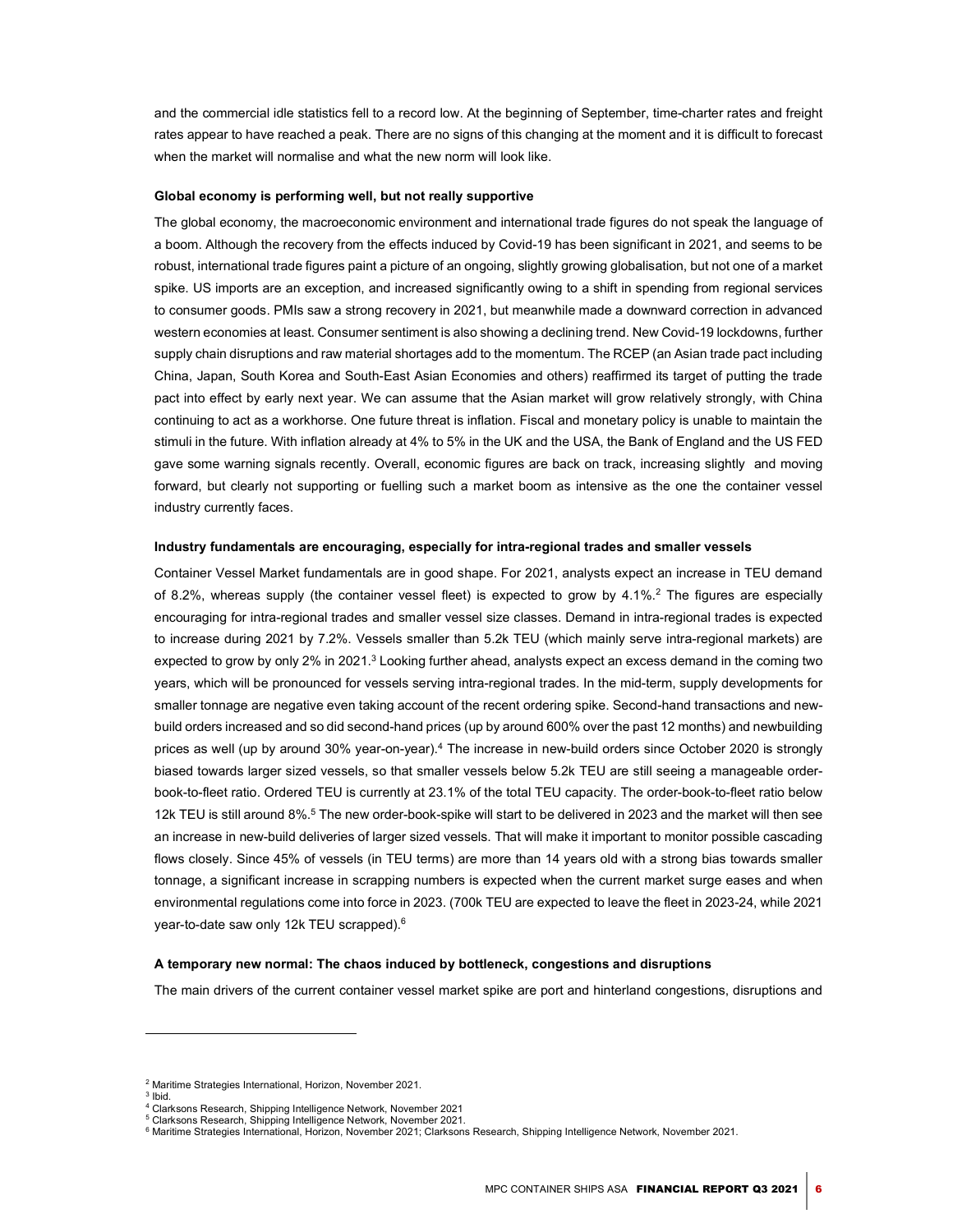equipment shortages. Caused by an extraordinary US Import boom and a strong increase in Transpacific eastbound TEU volumes, these disruptions created very tight supply of capacity which was driving rates and prices up. Varying by size cluster, time-charter rates are currently up by around 500% on a year-on-year basis. Freight rates are also significantly elevated, by around 200% to 400% year-on-year.<sup>7</sup> Commercial idle numbers fell to record lows. Transpacific rates as well as charter rates for smaller, feeder vessels saw some downward correction lately. However, this should be interpreted more as a correction to an overheated market environment than as a market turnaround. We do not see any relief to the disruptions and congestions. On the contrary, bottleneck problems have not disappeared and port and hinterland congestion climbed to record levels in recent weeks. The Clarksons Port Congestion index reached a record high lately of more than 9m TEU.<sup>8</sup> Recently published TEU volume data confirm the tendency we have seen in 2021, namely a normal level of growth with a substantial boom in US demand. This also lends support to the notion that the boom is unlikely to end in the short term.

## Market momentum expected to continue well into 2022

Analysts and industry specialists argue that the surge may continue for months, well into 2022. Network pressures will persist well into the middle of next year and perhaps beyond. Port congestion may indeed get worse before improving. It is not possible to solve issues like port capacity and lack of infrastructure including a shortage of lorry drivers, rail and warehouse capacity overnight. And, even when the pressure and the logistic problems ease, demand will remain strong. Freight rates are still at elevated levels and charter rates are expected to stay at historically high levels as demand continues to far outstrip supply. Some analysts even argue that the main problems are unlikely to be solved before 2023. The market outlook for the rest of the year and for 2022 therefor remains very positive.

# FORWARD-LOOKING STATEMENTS

Forward-looking statements presented in this report are based on various assumptions. These assumptions are subject to uncertainties and contingencies which are difficult or impossible to predict. MPC Container Ships ASA cannot give assurances that expectations regarding the outlook will be achieved or accomplished.

<sup>&</sup>lt;sup>7</sup> Clarksons Research, Shipping Intelligence Network, November 2021.

<sup>&</sup>lt;sup>8</sup> Clarksons Research, Shipping Intelligence Network, November 2021.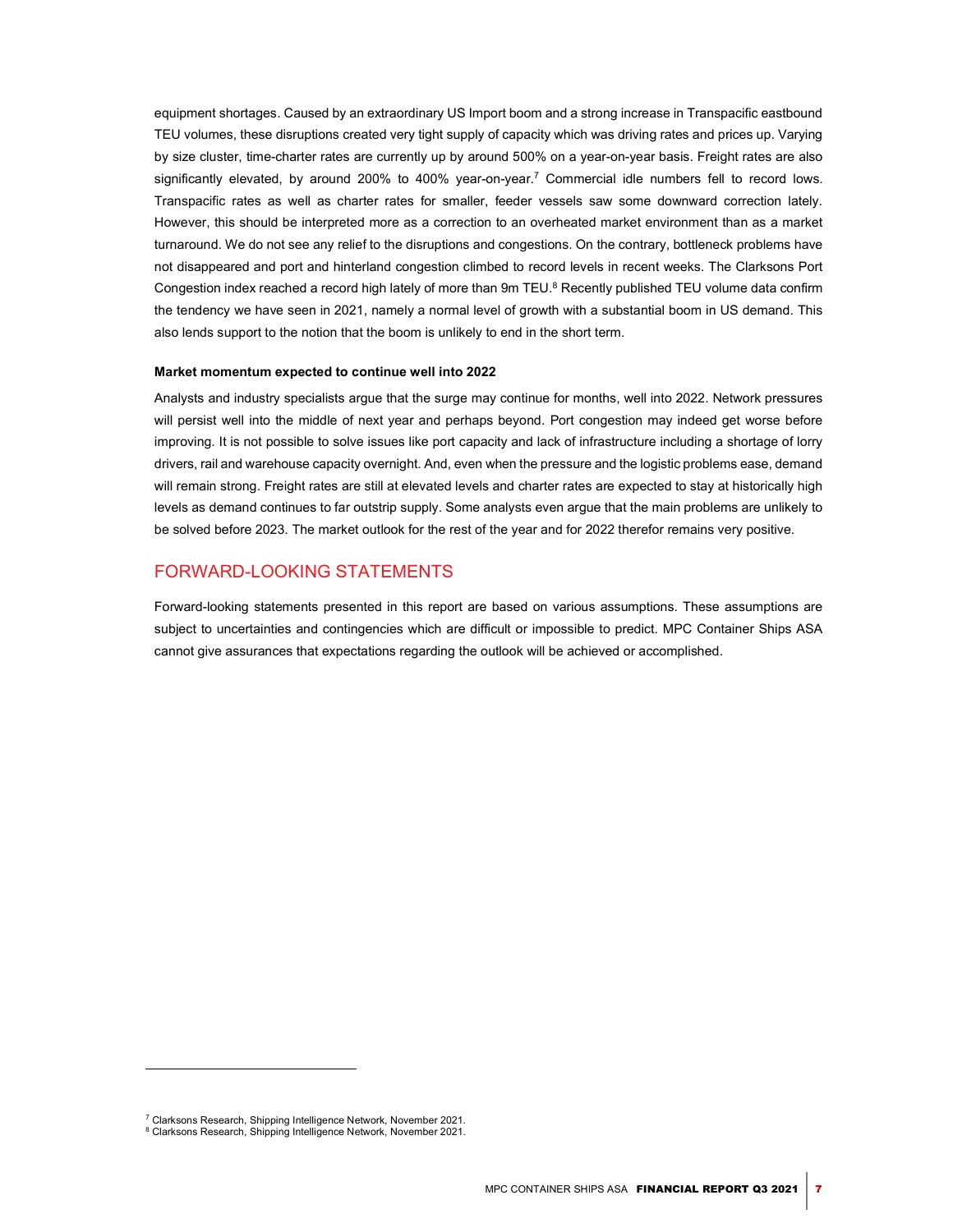# CONSOLIDATED FINANCIAL STATEMENTS

# CONSOLIDATED INCOME STATEMENT

| In USD thousands                           | <b>Notes</b>   | Q3 2021<br>(unaudited) | Q2 2021<br>(unaudited) | Q3 2020<br>(unaudited) | Q3 2021 YTD<br>(unaudited) | Q3 2020 YTD<br>(unaudited) |
|--------------------------------------------|----------------|------------------------|------------------------|------------------------|----------------------------|----------------------------|
|                                            |                |                        |                        |                        |                            |                            |
| Operating revenues                         | 5, 11          | 118,463                | 68,825                 | 41,194                 | 242,162                    | 126,325                    |
| Commissions                                |                | $-3,346$               | $-2,363$               | $-1,493$               | $-7,844$                   | $-4,385$                   |
| Vessel voyage expenditures                 |                | $-3.567$               | $-2.978$               | $-5.068$               | $-7.847$                   | $-17.227$                  |
| Vessel operation expenditures              |                | $-31,992$              | $-28,402$              | -27,432                | $-88,336$                  | $-80,593$                  |
| Ship management fees                       |                | $-2,237$               | $-2,190$               | $-2,283$               | $-6,584$                   | $-6,854$                   |
| Share of profit or loss from joint venture | 6              | 2,313                  | 2,254                  | 90                     | 6,194                      | 573                        |
| Gross profit                               |                | 79,634                 | 35,147                 | 5.007                  | 137,745                    | 17,839                     |
| Administrative expenses                    |                | $-5,580$               | $-2.480$               | $-1.955$               | $-10.514$                  | $-5,867$                   |
| Other expenses                             |                | $-781$                 | $-903$                 | $-616$                 | $-2,142$                   | $-1,466$                   |
| Other income                               |                | 312                    | 141                    | 250                    | 2,657                      | 1,129                      |
| <b>EBITDA</b>                              |                | 73,584                 | 31,906                 | 2,687                  | 127,747                    | 11,635                     |
| Depreciation                               | $\overline{7}$ | $-17,098$              | $-13,674$              | $-12.340$              | $-43,912$                  | $-36,855$                  |
| Impairment                                 | $\overline{7}$ | 0                      | 0                      | $-1,732$               | 0                          | $-4,232$                   |
| Bargain gain business combination          | 11             | 2,312                  | 0                      | 0                      | 2,312                      | 0                          |
| <b>Operating result (EBIT)</b>             |                | 58,798                 | 18,232                 | $-11,386$              | 86,147                     | $-29,453$                  |
| Finance income                             |                | 37                     | 52                     | 242                    | 104                        | 561                        |
| Finance costs                              | 8              | $-12,250$              | $-6,272$               | $-6,637$               | $-24,130$                  | $-17,155$                  |
| Profit/Loss before income tax (EBT)        |                | 46,585                 | 12,012                 | $-17,781$              | 62,122                     | $-46,047$                  |
| Income tax expenses                        |                | $-132$                 | $-25$                  | $-4$                   | $-196$                     | $-62$                      |
| Profit/Loss for the period                 |                | 46,453                 | 11,986                 | -17,785                | 61,926                     | $-46, 110$                 |
| Attributable to:                           |                |                        |                        |                        |                            |                            |
| Equity holders of the Company              |                | 46,420                 | 11,977                 | $-17,778$              | 61,880                     | $-46,091$                  |
| Minority interest                          |                | 33                     | 10                     | $-7$                   | 46                         | -19                        |
| Basic earnings per share - in USD          |                | 0.11                   | 0.03                   | $-0.05$                | 0.15                       | $-0.25$                    |
| Diluted earnings per share - in USD        |                | 0.11                   | 0.03                   | $-0.05$                | 0.15                       | $-0.25$                    |

# CONSOLIDATED STATEMENT OF COMPREHENSIVE INCOME

| In USD thousands                                                      | <b>Notes</b> | Q3 2021<br>(unaudited) | Q2 2021<br>(unaudited) | Q3 2020<br>(unaudited) | Q3 2021 YTD<br>(unaudited) | Q3 2020 YTD<br>(unaudited) |
|-----------------------------------------------------------------------|--------------|------------------------|------------------------|------------------------|----------------------------|----------------------------|
| Profit/loss for the period                                            |              | 46,453                 | 11,986                 | $-17,785$              | 61,926                     | $-46,110$                  |
| Items that may be subsequently transferred to<br>profit or loss       |              | 1,664                  | 538                    | 408                    | 2,618                      | $-5,820$                   |
| Foreign currency effects, net of taxes                                |              | $-136$                 | 107                    | 81                     | $-197$                     | 41                         |
| Change in hedging reserves, net of taxes                              |              | 1.800                  | 431                    | 327                    | 2,816                      | $-5,861$                   |
| Items that will not be subsequently<br>transferred to profit or loss  |              | 0                      | 0                      | 0                      | 0                          | 0                          |
| Other comprehensive profit/loss, net of taxes                         |              | $\Omega$               | 0                      | $\Omega$               | $\Omega$                   | $\Omega$                   |
| Other comprehensive profit/loss from joint<br>ventures and affiliates |              | $\Omega$               | $\Omega$               | $\Omega$               | $\Omega$                   | $\Omega$                   |
| Total comprehensive profit/loss                                       |              | 48,117                 | 12,524                 | $-17,377$              | 64,545                     | -51,929                    |
| Attributable to:                                                      |              |                        |                        |                        |                            |                            |
| Equity holders of the Company                                         |              | 48.084                 | 12.514                 | $-17.370$              | 64,499                     | $-51,910$                  |
| Non-controlling interest                                              |              | 33                     | 10                     | $-7$                   | 46                         | $-19$                      |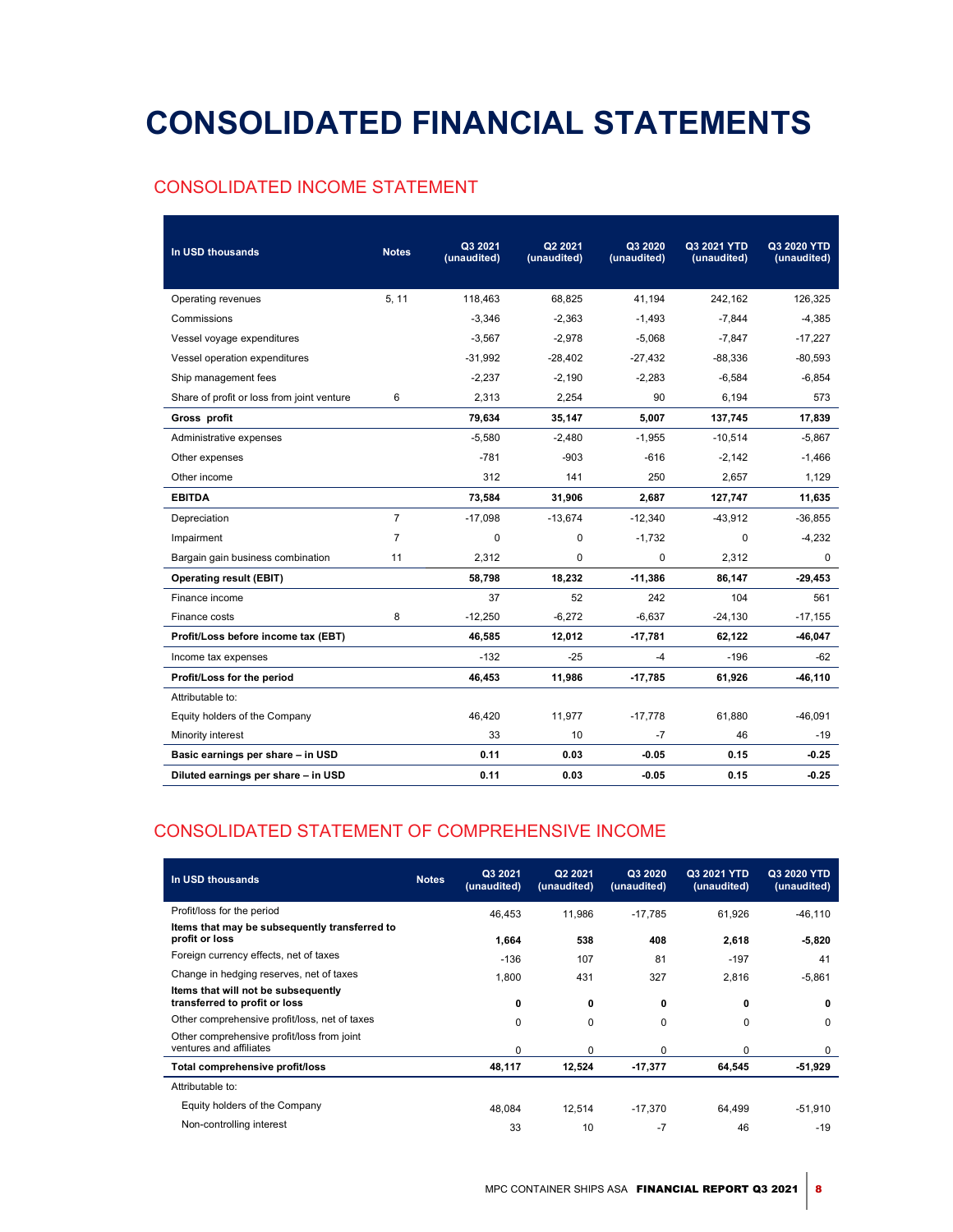| In USD thousands                      | <b>Notes</b>   | At 30 September 2021<br>(unaudited) | At 31 December 2020<br>(audited) |
|---------------------------------------|----------------|-------------------------------------|----------------------------------|
| <b>Assets</b>                         |                | 1,017,100                           | 678,138                          |
| Non-current Assets                    |                | 825,964                             | 617,179                          |
| Vessels                               | 7, 11          | 793,408                             | 587,816                          |
| Prepayments on vessels                | $\overline{7}$ | $\mathbf 0$                         | 1,000                            |
| Investment in joint venture           | 6              | 32,556                              | 28,362                           |
| <b>Current Assets</b>                 |                | 191,136                             | 60,959                           |
| Vessel held for sale                  | $\overline{7}$ | 78,164                              | 3,900                            |
| Inventories                           |                | 5,119                               | 3,373                            |
| Trade and other receivables           |                | 31,358                              | 14,432                           |
| Cash and cash equivalents             |                | 76,495                              | 39,254                           |
| Unrestricted cash                     |                | 73,910                              | 27,717                           |
| Restricted cash                       |                | 2,585                               | 11,537                           |
| <b>Equity and Liabilities</b>         |                | 1,017,100                           | 678,138                          |
| Equity                                |                | 593,504                             | 383,032                          |
| Share capital                         | 10, 11         | 48.630                              | 43,047                           |
| Share premium                         | 11             | 547,812                             | 456,764                          |
| Other paid in equity                  | 11, 9          | 49,268                              | $\Omega$                         |
| Treasury shares                       |                | $-1,143$                            | $-1,143$                         |
| Retained losses                       |                | $-45,635$                           | $-108,413$                       |
| Other reserves                        |                | $-6,258$                            | $-8,877$                         |
| Non-controlling interest              |                | 830                                 | 1,655                            |
| Non-current liabilities               |                | 303.703                             | 274,484                          |
| Interest-bearing loans                | 8              | 298,337                             | 274,484                          |
| Acquired TC contracts, non-current    | 11             | 5,366                               | $\mathbf 0$                      |
| <b>Current liabilities</b>            |                | 119,892                             | 20.623                           |
| Interest-bearing loans and borrowings | 8              | 55,328                              | 2,436                            |
| Acquired TC contracts, current        | 11             | 29,296                              | $\Omega$                         |
| Trade and other payables              |                | 14,718                              | 13,275                           |
| Payables to affiliated companies      |                | $\Omega$                            | 20                               |
| Other liabilities                     |                | 20,550                              | 4,891                            |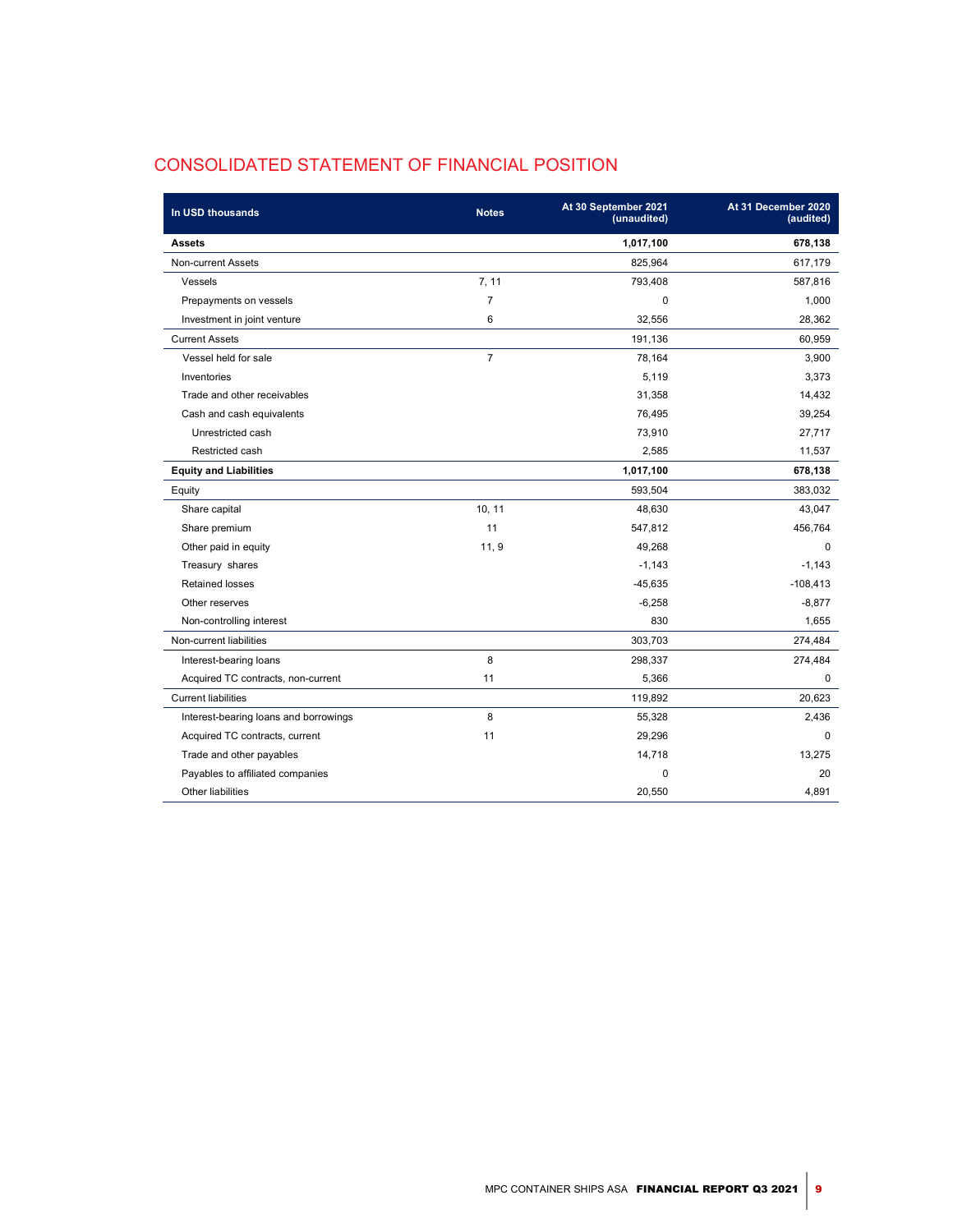# CONSOLIDATED STATEMENT OF CHANGES IN EQUITY

| In USD thousands                           | <b>Share</b><br>capital<br>(unaudited) | <b>Share</b><br>premium<br>(unaudited) | Other paid<br>in capital<br>(unaudited) | <b>Treasury</b><br>shares<br>(unaudited) | <b>Retained</b><br>losses<br>(unaudited) | Other<br>reserves<br>(unaudited) | Non-<br>controlling<br>interest<br>(unaudited) | <b>Total</b><br>equity<br>(unaudited) |
|--------------------------------------------|----------------------------------------|----------------------------------------|-----------------------------------------|------------------------------------------|------------------------------------------|----------------------------------|------------------------------------------------|---------------------------------------|
| Equity as at 1 Jan. 2021                   | 43,047                                 | 456,764                                | 0                                       | $-1,143$                                 | $-108,413$                               | $-8,877$                         | 1,655                                          | 383,032                               |
| Change in non-controlling<br>interest      | $\Omega$                               | 0                                      | $\Omega$                                | 0                                        | 900                                      | 0                                | $-871$                                         | 29                                    |
| Capital increase /<br>Contribution in kind | 5,583                                  | 91,048                                 | 52,822                                  | 0                                        | $\Omega$                                 | $\Omega$                         | $\Omega$                                       | 149,452                               |
| Result of the period                       |                                        | U                                      |                                         | 0                                        | 61.880                                   | $\Omega$                         | 46                                             | 61,926                                |
| Foreign currency effects                   |                                        |                                        |                                         |                                          |                                          | $-197$                           | $\Omega$                                       | $-197$                                |
| Settlement of warrants                     |                                        | $^{0}$                                 | $-3,554$                                |                                          |                                          | $\Omega$                         | $\Omega$                                       | $-3,554$                              |
| Hedging reserves                           |                                        | $\Omega$                               |                                         |                                          |                                          | 2,816                            | 0                                              | 2,816                                 |
| <b>Equity at 30 September</b><br>2021      | 48,630                                 | 547,812                                | 49,268                                  | $-1,143$                                 | $-45,635$                                | $-6,258$                         | 830                                            | 593,504                               |
| Equity as at 1 Jan. 2020                   | 101,121                                | 356,566                                |                                         | $-1,143$                                 | $-43,948$                                | $-3,819$                         | 1,681                                          | 410,457                               |
| Change in nominal value                    | $-97,236$                              | 97,236                                 |                                         |                                          |                                          |                                  | U                                              |                                       |
| Capital increase                           | 39,162                                 | 2,962                                  |                                         |                                          |                                          |                                  | 0                                              | 42,124                                |
| Result of the period                       |                                        |                                        |                                         |                                          | $-64,465$                                |                                  | $-26$                                          | $-64,491$                             |
| Foreign currency effects                   |                                        |                                        |                                         |                                          |                                          | 257                              | $\Omega$                                       | 257                                   |
| Hedging reserves                           |                                        | 0                                      | 0                                       |                                          | 0                                        | $-5,316$                         | 0                                              | $-5,316$                              |
| <b>Equity at 31 December</b><br>2020       | 43,047                                 | 456,764                                | 0                                       | $-1,143$                                 | $-108,413$                               | $-8,877$                         | 1,655                                          | 383,032                               |

# CONSOLIDATED STATEMENT OF CASH FLOW

| In USD thousands                                                | <b>Notes</b> | Q3 2021<br>(unaudited) | Q2 2021<br>(unaudited) | Q3 2020<br>(unaudited) | Q3 2021 YTD<br>(unaudited) | Q3 2020 YTD<br>(unaudited) |
|-----------------------------------------------------------------|--------------|------------------------|------------------------|------------------------|----------------------------|----------------------------|
| Profit/Loss before income tax                                   |              | 46,585                 | 12,012                 | $-17,781$              | 62,122                     | $-46,047$                  |
| Income tax expenses paid                                        |              | $\Omega$               | 0                      | $\Omega$               | $\Omega$                   | $\Omega$                   |
| Fair value change in derivatives                                |              | $-462$                 | 432                    | 327                    | 554                        | $-618$                     |
| Net change Inventory and Trade and Other receivables            |              | $-14,720$              | $-479$                 | 1,241                  | $-18,882$                  | 5,397                      |
| Net change other current and Trade and other payables           |              | 7,465                  | 6,015                  | $-4,426$               | 13,526                     | $-776$                     |
| Acquired working capital                                        | 11           | 5.608                  | 0                      | $\mathbf 0$            | 5.608                      | $\mathbf 0$                |
| Depreciation                                                    |              | 17,098                 | 13,674                 | 12,340                 | 43,912                     | 36,855                     |
| Finance costs (net)                                             |              | 12,213                 | 6,220                  | 6,396                  | 24,025                     | 16,595                     |
| Share of profit or loss from joint venture                      |              | $-2,313$               | $-2,254$               | -90                    | $-6,194$                   | $-573$                     |
| Impairment                                                      |              | 0                      | 0                      | 1.732                  | $\mathbf 0$                | 4,232                      |
| Bargain gain business combination                               | 11           | $-2,312$               | 0                      | $\mathbf 0$            | $-2.312$                   | $\mathbf 0$                |
| Amortization of acquired time charter contracts                 | 4.11         | $-8,811$               | 0                      | 0                      | $-8,811$                   | $\Omega$                   |
| Cash flow from operating activities                             |              | 60,351                 | 35,620                 | $-260$                 | 113,548                    | 15,067                     |
| Proceeds from disposal of vessels                               |              | 0                      | 3,900                  | 10,500                 | 8,506                      | 10,500                     |
| Scrubbers, dry dockings and other vessel upgrades               |              | $-10,800$              | $-9,820$               | $-8,608$               | $-25,688$                  | $-30,461$                  |
| Purchase of new vessel                                          |              | $\Omega$               | 0                      | $\mathbf 0$            | $-9,000$                   | $\Omega$                   |
| Interest received                                               |              | 25                     | 9                      | 3                      | 38                         | 79                         |
| Dividend received from joint venture investment                 |              | 0                      | 2,000                  | 0                      | 2,000                      | 0                          |
| Cash from entities acquired                                     | 11           | 11,918                 | 0                      | 0                      | 11.918                     | $\mathbf 0$                |
| Cash consideration acquisition                                  | 11           | $-84,610$              | 0                      | 0                      | $-84.610$                  | $\mathbf 0$                |
| Cash flow from investing activities                             |              | $-83,468$              | $-3,911$               | 1,895                  | -96,836                    | $-19,882$                  |
| Proceeds from share issuance                                    |              | $\mathbf{0}$           | 0                      | 31,418                 | $\mathbf 0$                | 43,354                     |
| Share issuance costs                                            |              | $-190$                 | 0                      | $-916$                 | $-190$                     | $-1,192$                   |
| Proceeds from debt financing                                    |              | 182,500                | 0                      | 0                      | 188,500                    | 0                          |
| Repayment of debt                                               |              | $-84,159$              | $-29.333$              | $-6.603$               | $-114,595$                 | $-8,326$                   |
| Repayment of acquired debt                                      |              | $-34,071$              | 0                      | $\mathbf 0$            | $-34,071$                  | $\mathbf 0$                |
| Interest paid                                                   |              | $-3,661$               | $-3.430$               | $-2.070$               | $-10,542$                  | $-11,136$                  |
| Debt issuance costs                                             |              | $-5,074$               | -48                    | $-1,895$               | $-5,240$                   | $-2,165$                   |
| Other finance paid                                              |              | $-2,073$               | $-681$                 | $-481$                 | $-3,333$                   | $-530$                     |
| Repayment of hedging instrument                                 |              | 0                      | 0                      | 0                      | $\mathbf 0$                | $-5.243$                   |
| Cash flow from financing activities                             |              | 53,272                 | $-33,492$              | 19,453                 | 20,529                     | 14,762                     |
| Net change in cash and cash equivalents                         |              | 30,156                 | $-1,783$               | 21,088                 | 37,241                     | 9,948                      |
| Net foreign exchange differences                                |              | $\mathbf 0$            | 0                      | $\mathbf 0$            | $\mathbf 0$                | $\Omega$                   |
| Cash and cash equivalents at the beginning of the period        |              | 46,339                 | 48,122                 | 29,065                 | 39,254                     | 40,205                     |
| Cash and cash equivalents at the end of the period <sup>9</sup> |              | 76,495                 | 46.339                 | 50.153                 | 76.495                     | 50.153                     |

<sup>9</sup> Of which restricted cash is USD 2.6 million at 30 September 2021 and USD 11.5 million at 31 December 2020.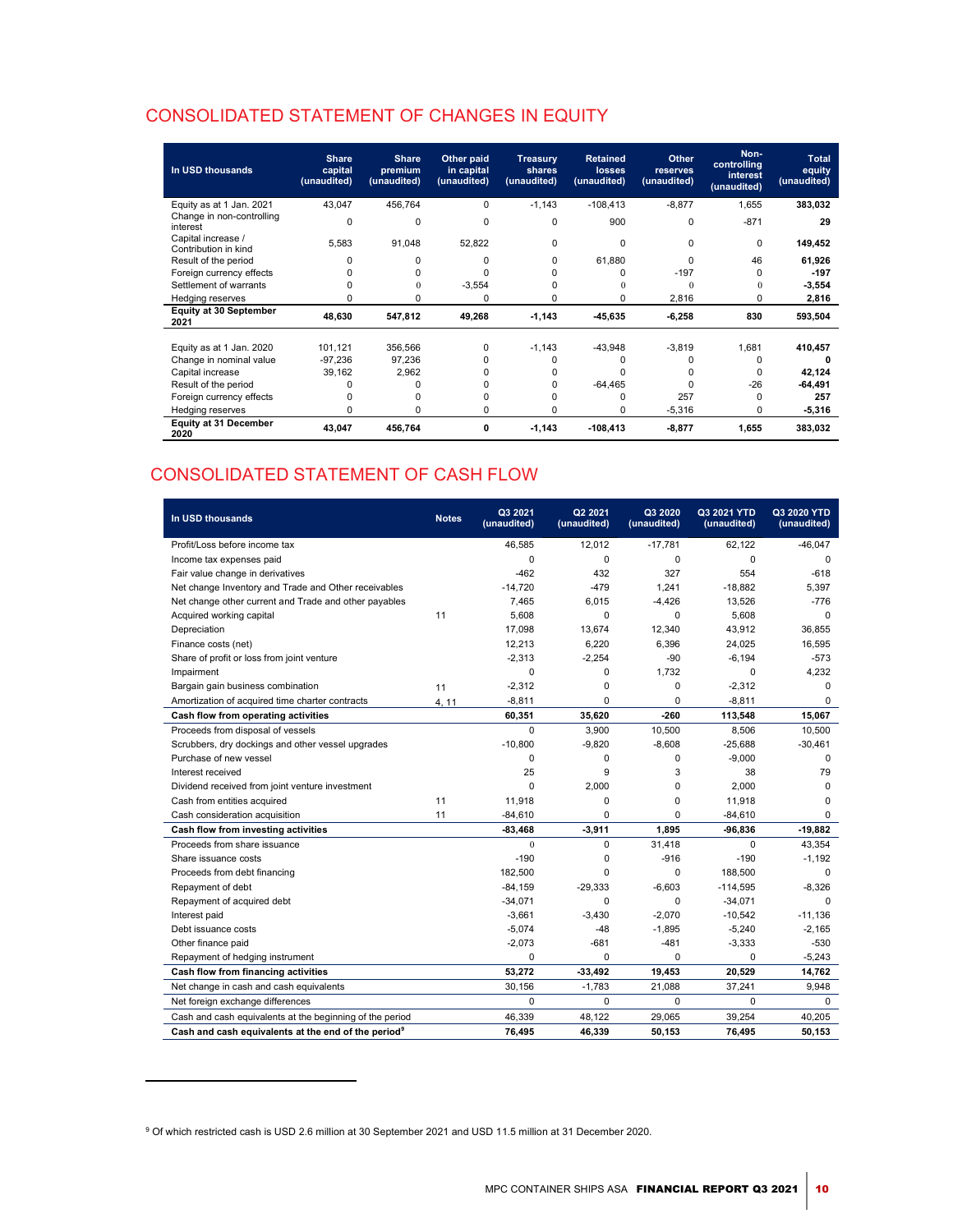# **NOTES**

# Note 1 - General information

MPC Container Ships ASA (the "Company") is a public limited liability company (Norwegian: allmennaksjeselskap) incorporated and domiciled in Norway, with its registered address at Munkedamsveien 45 A, 0250 Oslo, Norway and Norwegian registered enterprise number 918 494 316. The Company was incorporated on 9 January 2017 and commenced operations in April 2017 when the first vessels were acquired. These consolidated financial statements comprise the Company and its subsidiaries (together referred to as the "Group"). The principal activity of the Group is to invest in and to operate maritime assets in the container shipping segment.

The shares of the Company are listed on the Oslo Stock Exchange under the ticker "MPCC".

## Note 2 - Basis of preparation

The unaudited interim financial statements for the period ended 30 September 2021 have been prepared in accordance with IAS 34 Interim Financial Reporting as issued by the International Accounting Standards Board ("IASB") and as adopted by the European Union ("EU"). The statements have not been subject to audit. The statements do not include all the information and disclosures required in the annual financial statements and should be read in conjunction with the Group's annual financial statements as at 31 December 2020. The consolidated financial statements are presented in USD thousands unless otherwise stated.

Only standards and interpretations that are applicable to the Group have been included and the Group reviews the impact of these changes in its financial statements. The Group will adopt the relevant new and amended standards and interpretations when they become effective, subject to EU approval before the consolidated financial statements are issued.

## Note 3 - Significant accounting policies

The accounting policies adopted in preparing the condensed consolidated interim financial reporting are consistent with those applied in the preparation of the Group's consolidated financial statements for the period ended 31 December 2020. No new standards were effective as at 1 January 2021 with a significant impact on the Group.

#### Note 4 - Segment information

All of the Group's vessels earn revenues from seaborne container transportation globally. The vessels exhibit similar economic, trading and financial characteristics. The Group is organised in one operating segment, ie. the container shipping segment.

#### Note 5 - Revenue

| In USD thousands        | Q3 2021<br>(unaudited) | Q3 2020<br>(unaudited) |
|-------------------------|------------------------|------------------------|
| Time charter revenue    | 88.796                 | 28,996                 |
| Pool charter revenue    | 17.682                 | 8,177                  |
| Other revenue           | 11.985                 | 4.021                  |
| Total operating revenue | 118.463                | 41.194                 |

The Group's time charter contracts are divided into a lease element and a service element. The lease element of the vessel represents the use of the vessel without any associated performance obligations and is accounted for in accordance with the lease standard. Revenues from time charter services (service element) and other revenue (e.g. bunkers and other services) are accounted for in accordance with IFRS 15. The Group's performance obligation is to provide time charter services to its charterers.

Other revenue are reimbursements of bunkers and other services, including amortization of acquired value of time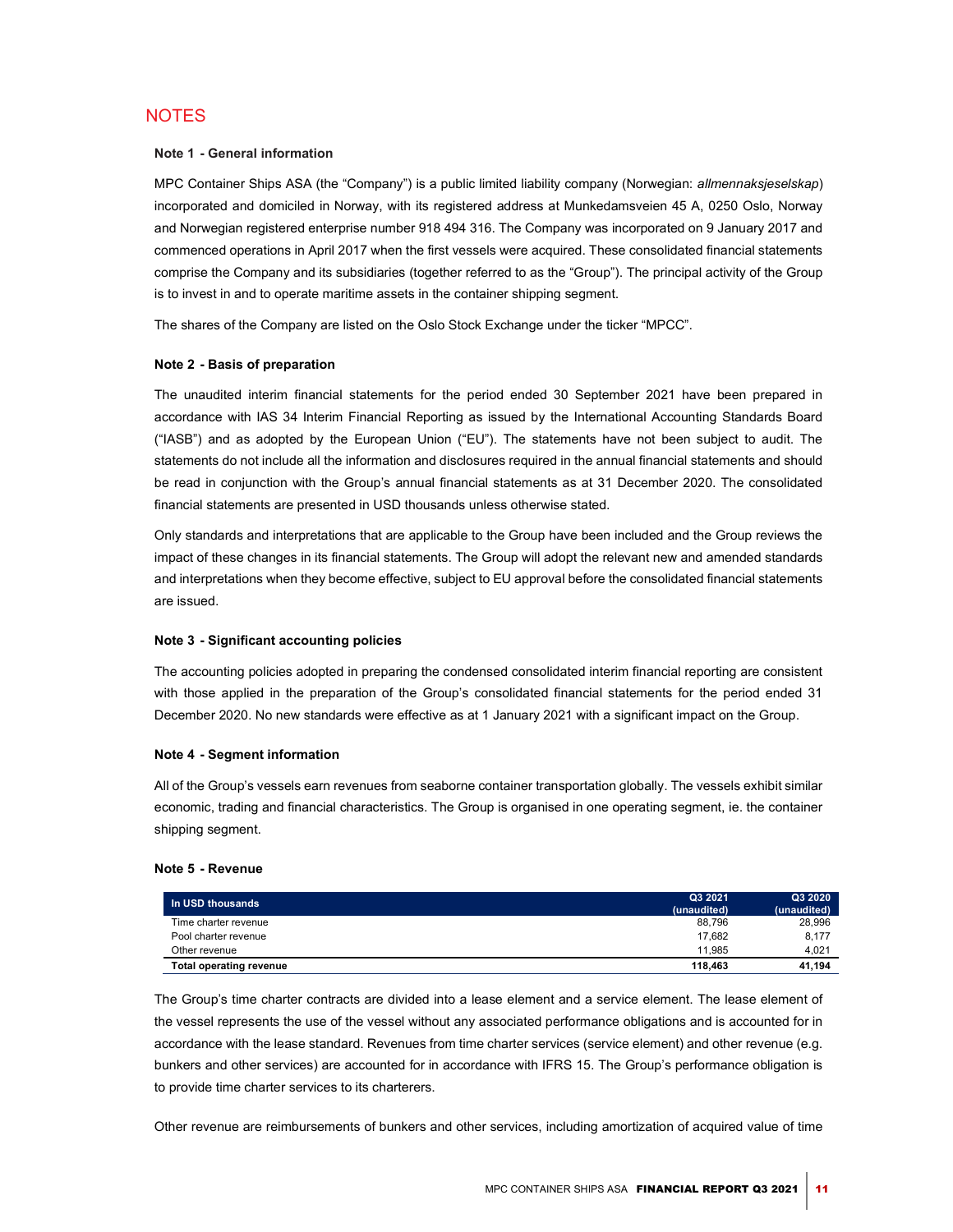charter contracts. In Q3 the amortization of acquired time charter contracts were USD 8.8 million (Q2 2021: USD 0.0 million). The amortisation of acquired time charter contracts relates to the Songa acquisition (see note 11) and is amortised over the remaining contract period.

| In USD thousands                      | Q3 2021<br>(unaudited) | Q3 2020<br>(unaudited) |
|---------------------------------------|------------------------|------------------------|
| Service element                       | 80,154                 | 12,949                 |
| Other revenue                         | 11.985                 | 4,021                  |
| Total revenue from customer contracts | 92.130                 | 16,970                 |
| Lease element                         | 26.325                 | 24,224                 |
| Total operating revenue               | 118.463                | 41.194                 |

## Note 6 - Interest in joint ventures

| In USD thousands                          | Q3 2021<br>(unaudited) | Q3 2020<br>(unaudited) |
|-------------------------------------------|------------------------|------------------------|
| Operating revenue                         | 11.674                 | 6,322                  |
| Operating costs                           | $-5,558$               | $-4,747$               |
| Depreciation                              | $-1.334$               | $-1,185$               |
| Net financial income/expense              | $-152$                 | $-192$                 |
| Income tax                                | $-6$                   | $-19$                  |
| Profit after tax for the period           | 4,626                  | 179                    |
| Total comprehensive income for the period | 4,626                  | 179                    |
| Group's share of profit for the period    | 2,313                  | 90                     |

The Group has a 50% interest in 2. Bluewater Holding Schiffahrtsgesellschaft GmbH & Co. KG, Hamburg (Germany), a company which owns eight container vessels through respective wholly-owned subsidiaries. In view of the shared control structure in the joint venture, the Group's interest in 2. Bluewater Holding Schifffahrtsgesellschaft GmbH & Co. KG is accounted for using the equity method.

## Note 7 - Vessels and prepayments

| In USD thousands                                          | At 30 June 2021<br>(unaudited)  | At 31 December 2020<br>(audited) |
|-----------------------------------------------------------|---------------------------------|----------------------------------|
| <b>Acquisition cost at 1 January</b>                      | 707,924                         | 697,533                          |
| Acquisition of vessels                                    | 10,000                          | $\Omega$                         |
| Acquisition of Songa Container (see note 11)              | 296.584                         | $\Omega$                         |
| Prepayments                                               | $-1,000$                        | 1,000                            |
| Capitalised dry-docking and other expenses                | 25,688                          | 42.569                           |
| Disposals of vessels                                      | $-9,236$                        | $-25,025$                        |
| Vessels held for sale                                     | $-86,601$                       | $-8,153$                         |
| <b>Acquisition cost</b>                                   | 943,360                         | 707,924                          |
|                                                           |                                 |                                  |
| Accumulated depreciations and impairment 1 January        | $-119,107$                      | $-75.672$                        |
| Depreciation for the year-to-date                         | $-43,912$                       | $-49,653$                        |
| Impairment                                                | $\Omega$                        | $-8,996$                         |
| Disposal of vessels                                       | 4,630                           | 10,961                           |
| Vessels held for sale                                     | 8,437                           | 4,253                            |
| Accumulated depreciations and impairment at end of period | $-149,953$                      | $-119, 107$                      |
|                                                           |                                 |                                  |
| Closing balance at end of period                          | 793,407                         | 588,816                          |
|                                                           |                                 |                                  |
| Depreciation method                                       | Straight-line                   | Straight-line                    |
| Useful life (vessels)                                     | 25 years                        | 25 years                         |
| Useful life (dry dockings)                                | 5 years                         | 5 years                          |
| Useful life (scrubbers)                                   | Remaining useful life<br>vessel | Remaining useful life<br>vessel  |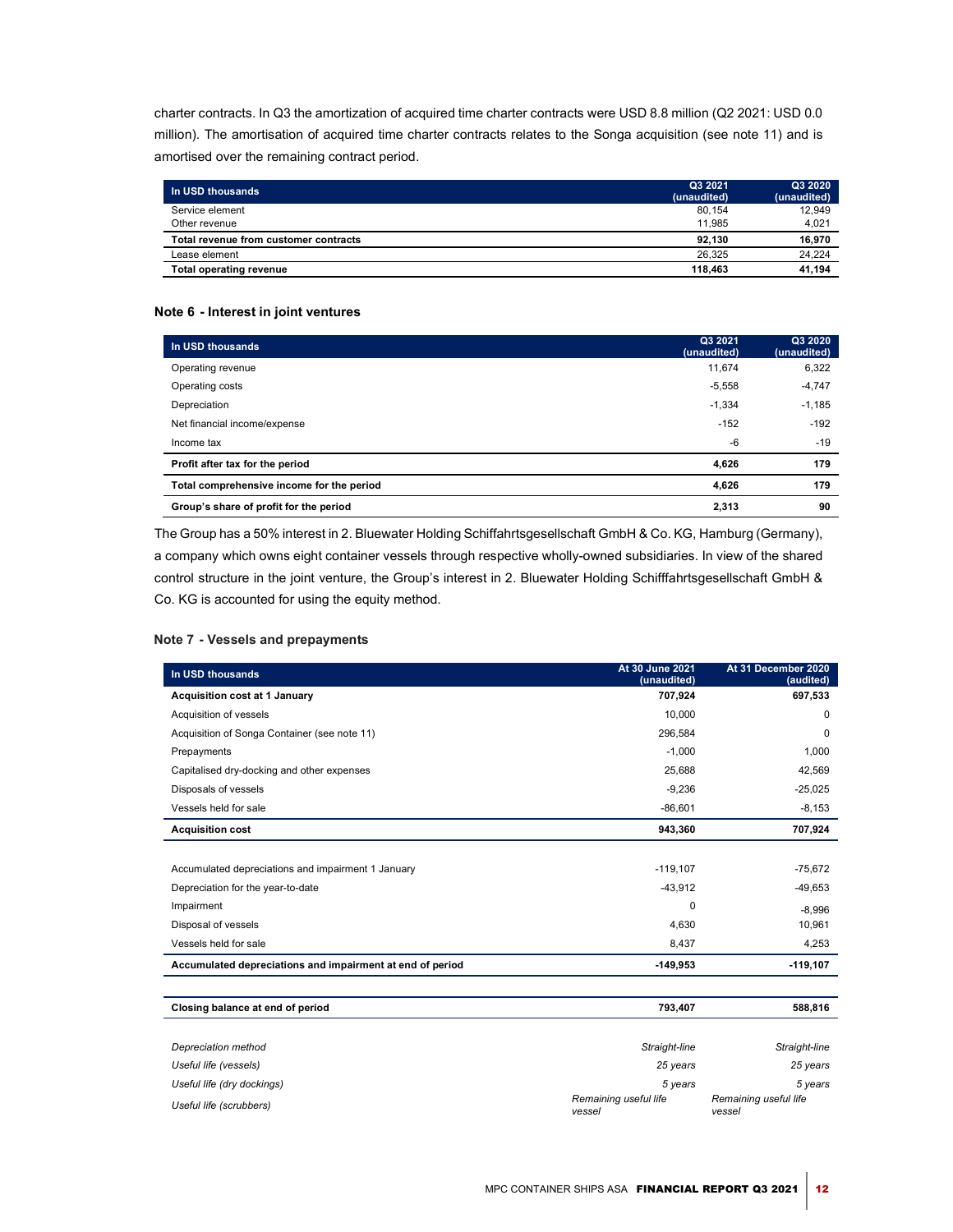The amount of USD 296.6 million from the acquisition of Songa Container represents the fair value of the acquired vessels at the transaction date of 9 August 2021. See note 11 for further details.

At 30 September 2021, the Group has classified six vessels as held for sale since it has entered into agreements for the sale of these vessels after the balance sheet date (see subsequent events). These vessels were classified as held for sale at 30 September 2021, since the sales were highly probable at that date.

At each reporting date, the Group evaluates whether there is an indication that an asset may be impaired. An assessment of the recoverable amount performed when an impairment indicator exists. At 30 September 2021, no such indicators were identified by management and no impairment test was therefore performed.

| In USD thousands                           | <b>Ticker</b> | <b>Currency</b> | <b>Facility</b><br>amount | <b>Interest</b>     | <b>Initial</b><br><b>Maturity</b> | At 30<br><b>September</b><br>2021<br>(unaudited) | At 31<br><b>December</b><br>2020<br>(audited) |
|--------------------------------------------|---------------|-----------------|---------------------------|---------------------|-----------------------------------|--------------------------------------------------|-----------------------------------------------|
| Nominal value of issued bonds*             | <b>MPCBV</b>  | <b>USD</b>      | 204.056                   | Floating +<br>4.75% | Septemb<br>er 2022                | 204,056                                          | 204,056                                       |
| Non-recourse senior secured term loan      | N/A           | <b>USD</b>      | 59,150                    | Floating +<br>4.75% | May 2023                          | 0                                                | 49,595                                        |
| CIT Revolving credit facility              | N/A           | <b>USD</b>      | 55,000                    | Floating +<br>3.25% | June<br>2024                      | 55,000                                           | 0                                             |
| DNB acquisition facility                   | N/A           | <b>USD</b>      | 127,500                   | Floating +<br>5.00% | August<br>2023                    | 97,500                                           | 0                                             |
| Term Ioan                                  | N/A           | <b>USD</b>      | 29,000                    | Floating +<br>3.5%  | April 2022                        | 0                                                | 29,000                                        |
| Other long-term debt incl accrued interest |               |                 |                           |                     |                                   | 330                                              | 229                                           |
| Total outstanding                          |               |                 |                           |                     |                                   | 354,444                                          | 282,880                                       |
| Debt issuance costs                        |               |                 |                           |                     |                                   | $-3.221$                                         | $-5,960$                                      |
| Total interest bearing debt outstanding    |               |                 |                           |                     |                                   | 353,665                                          | 276,920                                       |

#### Note 8 Interest-bearing debt

\* As part of the bond amendments resolved on 3 July 2020, the redemption price at the new maturity date being 22 March 2023 is set to 104%.

The Group entered into a prepayment and release agreement for the non-recourse senior secured term loan of USD 59.2 million where the repayment in its full was completed at 28 July 2021.

On 29 July 2021 the Group entered into a USD 70 million three-year revolving credit facility agreement with CIT Group, where MPCC Second Financing GmbH & Co. KG, a subsidiary of the Company, is the borrower. The initial drawdown of USD 40 million was made to refinance the existing debt. As a consequence the term loan of USD 29 million and the non-recourse senior secured term loan of USD 59.2 million were repaid in full. Further drawdowns under the new facility may be used for vessel upgrades, investments or general corporate purposes.

In relation to the acquisition of Songa Container AS as described in Note 11, DNB Bank ASA committed to provide a USD 127.5 million acquisition facility with a two-year tenor and an effective interest rate of 500 bps plus Libor, with MPCC Third Financing AS, a subsidiary of the Company, as the borrower. The drawdown on this acquisition facility was made on 9 August 2021 as part of the closing of the transaction. See Note 11 for further details.

The Group has entered into fixed interest-rate swap agreements for USD 50 million of the USD 200 million bond loan in MPC Container Ships Invest B.V. With respect to the USD 150 million bond loan is concerned, the Group has entered into interest cap and collar agreements. With respect to the senior secured term loan, the Group has entered into collar agreements.

On 3 July 2020, MPC Container Ships B.V. received support from the majority of its bondholders for certain amendments under the bond agreement, which included among others a waiver of the loan-to-value covenant, reduced minimum liquidity restrictions until but excluding 31 December 2021, as well as a six-month extension of the maturity. The book-equity ratio of the Group was reintroduced at 20% for the period commencing on 31 March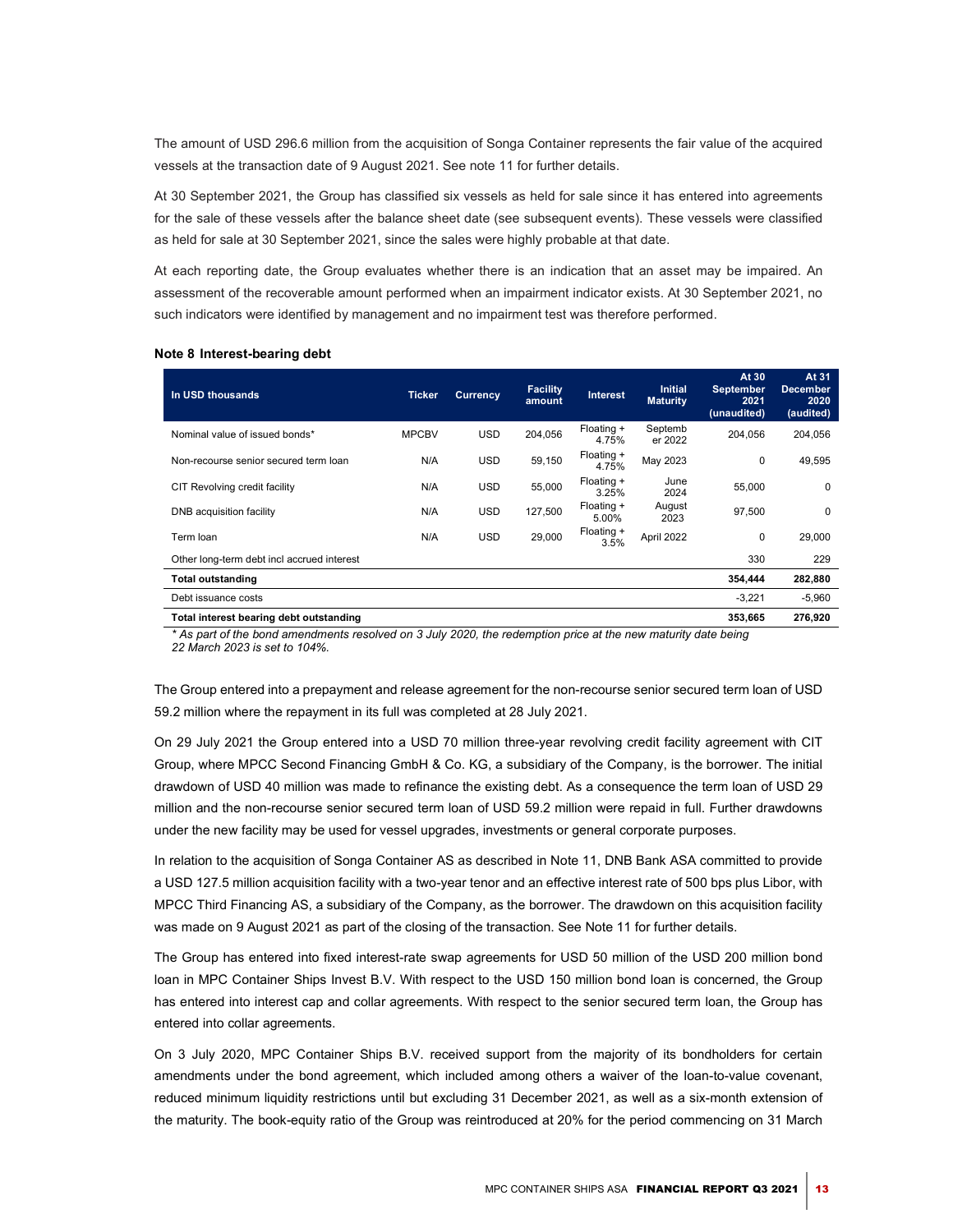2021 and reinstated at 40% at 31 December 2021 and for any period thereafter.

Accordingly, the following main financial covenants were applicable at 30 September 2021 in accordance with the terms for of the bond loan:

- The Group will maintain a minimum equity ratio of 20%
- MPC Container Ships Invest B.V., together with its subsidiaries will maintain a minimum liquidity of USD 7.5 million

The following main financial covenants are defined in the terms of the CIT Revolving credit facility,:

- The Group will maintain a minimum equity ratio of 40%
- Vessel loan-to-value ratio of MPCC Second Financing GmbH & Co. KG and its subsidiaries will not exceed 65% for the first 12 months after draw down, then 62.5% for the next 12 months and then 60% thereafter
- The Group will maintain a minimum liquidity equivalent to the higher of 5% of the financial indebtedness of the Group and USD 250 000 per vessel consolidated in the Group.

The following main financial covenants are defined in the terms of the DNB acquisition facility,:

- The Group will maintain a minimum equity ratio of 40%
- Vessel loan-to-value ratio of MPCC Third Financing AS and its subsidiaries will not exceed 75%; and
- The Group will maintain a minimum liquidity equivalent to the higher of 5% of the financial indebtedness of the Group and USD 250 000 per vessel consolidated in the Group.

The Group was in compliance with all bond and loan covenants at 30 September 2021.

Subsequent to the balance sheet date, on 20 October 2021, the Group entered into an agreement for a USD 180 million five-year senior secured credit facility with Hamburg Commercial Bank ("HCOB"). The credit facility consists of a USD 130 million term loan and a revolving credit facility of USD 50 million. During Q4 2021, the Group intends to use the credit facility, together with parts of the proceeds from the vessel sales (as described above) to refinance the DNB acquisition financing, as well as the outstanding UD 204 million bond financing. As a consequence, the previous acquisition financing with DNB and the outstanding senior secured bonds will be repaid in full and a significant number of vessels owned by the Group will subsequently be unencumbered.

## Note 9 - Related party disclosure

The following table provides the total amount of service transactions which have been entered into with related parties in Q3 2021:

| in USD thousands - Q3 2021                          | <b>Type of services</b> | Group | 2. Bluewater Holding<br>Schifffahrtsgesellschaft GmbH &<br>Co. KG |
|-----------------------------------------------------|-------------------------|-------|-------------------------------------------------------------------|
| Wilhelmsen Ahrenkiel Ship Man. GmbH & Co. KG / B.V. | Technical               | 2.106 | 241                                                               |
| Harper Petersen & Co. GmbH                          | Commercial              | 1.485 | 136                                                               |
| MPC Münchmeyer Petersen Capital AG                  | Corporate               | 202   | C                                                                 |
| Total                                               |                         | 3.793 | 377                                                               |

All related party transactions are carried out at market terms. Please see Note 19 in the Company's 2020 Annual Report for additional details.

On 3 September 2021, the Company entered into an agreement with the warrant holders MPC Capital Beteiligungsgesellschaft mbH & Co. KG, to settle the 3,740,604 warrants already vested for a cash consideration of USD 3.5 million. The settlement has been recognised in Q3 21 as a reduction in other paid in equity. At 30 September 2021 the cash consideration for the warrant settlement is still outstanding. Since the cash consideration falls due by 30 June 2022, the provision is included under current liabilities. Following this settlement agreement, the warrant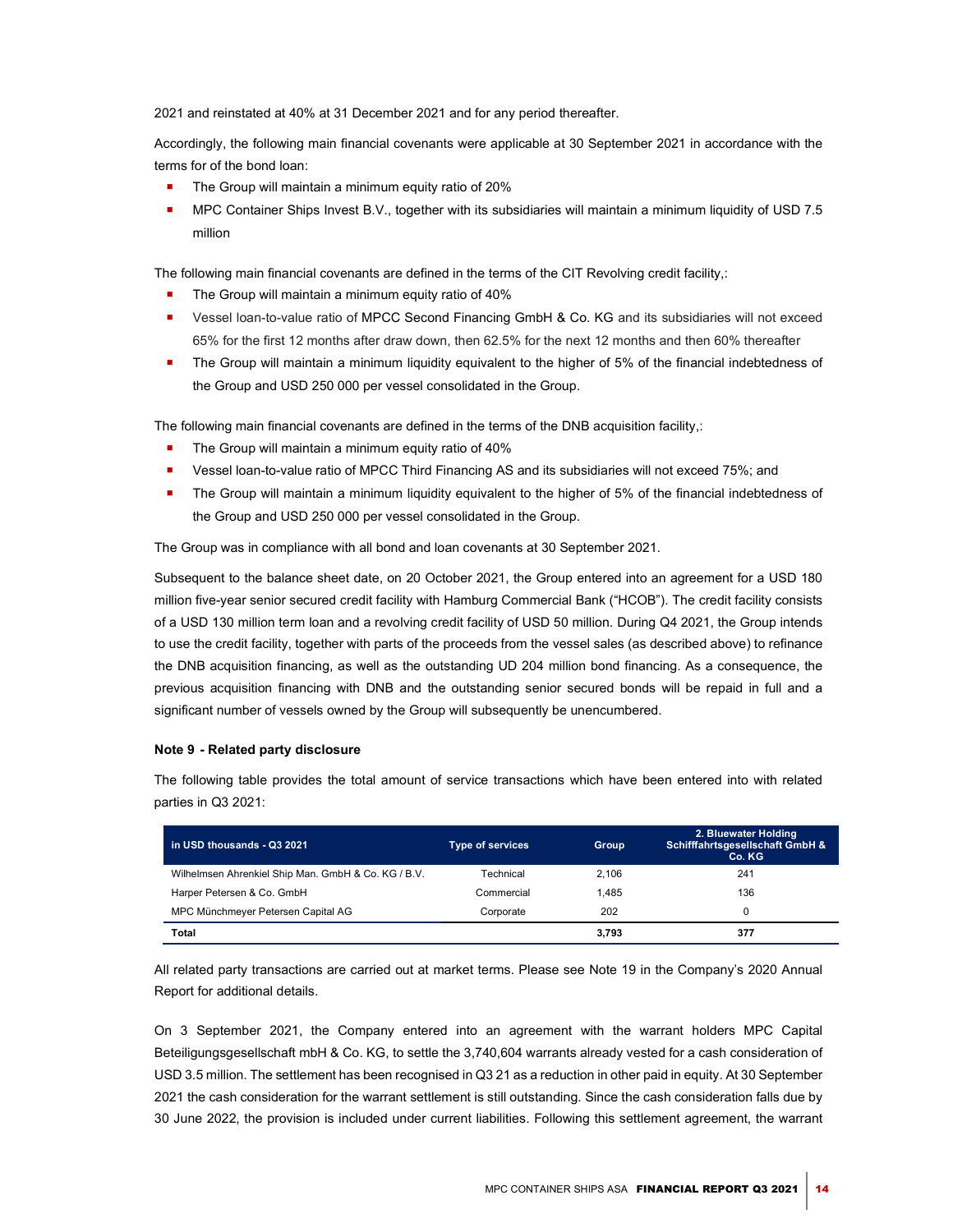holder continues to hold 1,870,302 warrants, which may be exercised at an exercise price of USD 1.89, providing the vesting criterias are met, no later than on 20 April 2022.

#### Note 10 - Share capital

The share capital of the Company consisted of 444,051,377 shares at 30 September 2021. The nominal value per share is NOK 1.00. All issued shares in the table below carry equal rights and are fully paid up.

|                                      | <b>Number of shares</b> | Share capital (USD thousands) |
|--------------------------------------|-------------------------|-------------------------------|
| 31 December 2020                     | 394.256.127             | 43.047                        |
| Share capital increase 9 August 2021 | 49.795.250              | 5.584                         |
| 30 September 2021                    | 444.051.377             | 48.630                        |

At 30 September 2021 the Company held 351,098 treasury shares.

On 9 August 2021 the Group completed the acquisition of Songa Container AS. A total of 49,795,250 new shares were issued as part of the consideration paid. See note 11 for further details.

#### Note 11 - Business combination

On 22 June 2021, the Group entered into a share purchase agreement to acquire Songa Container AS ("Songa") for an aggregate purchase price of USD 210.25 million ("the Transaction"). The Transaction, covering 100% of the shares in Songa, including a minority interest in a Songa subsidiary, was completed on 9 August 2021 ("the Transaction date"). The consideration was paid partly in cash and partly in new shares, and a total of 49,795,250 new shares were issued under the Transaction.

With the acquisition of Songa and its 11 container vessels which have an average size of 2,250 TEU, the Group aims to reinforce its position as the leading intra-regional container tonnage-provider with a combined fleet of 75 ships (including eight joint-venture vessels) and a total capacity of about 158,000 TEU. The Transaction will add significant scale and operating leverage to the MPCC platform in a persistently strong container market, with rates, charter durations and asset values strengthening on a continuous basis. The acquired Songa SPVs are subject to Norwegian tonnage taxes.

It was agreed that USD 84.6 million of the purchase price would be settled in cash based on the preliminary cash and working capital of Songa. This amount includes the repayment of the outstanding bond in Songa. The remaining share issuance totalling 49,795,250 new shares in the Company was based on a financial effective date of the Transaction of 31 May 2021 when a mutual understanding of the main terms of the Transaction was reached between the parties the Company's closing share price was NOK 17.34.

The preliminary purchase price paid at closing on 9 August 2021 for the shares in Songa was USD 236.4 million. Out of the preliminary purchase price, a total of USD 84.6 million was paid in cash at the transaction date based on the preliminary cash and working capital of Songa. The remaining portion was settled through issuing 49,795,250 consideration shares in the Company and the fair value of the subscription price was set at USD 3.01 (NOK 26.80) per share based on the closing price of the share of the Company at the transaction date and a USD/NOK exchange rate of 8.918. The preliminary purchase price and the cash consideration are subject to customary post-closing adjustments. Based on the preliminary purchase price, the fair value of Songa's net assets and liabilities for the Group is as follows: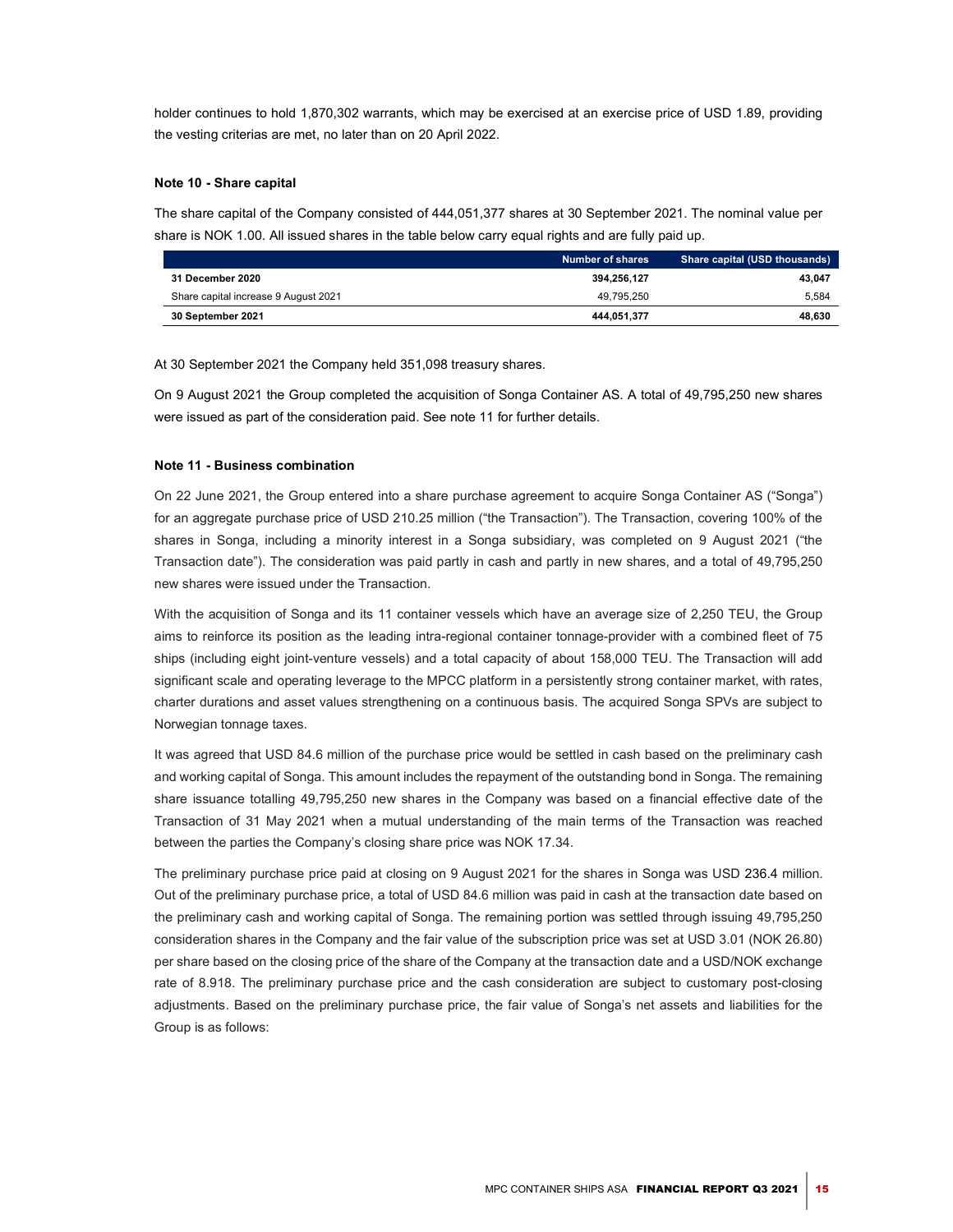| In USD thousands                            |         |
|---------------------------------------------|---------|
| Total fair value of net identifiable assets | 236,566 |
| Estimated fair value of share consideration | 149.643 |
| Cash consideration                          | 84,612  |
| Bargain purchase gain                       | 2.312   |

During the negotiations between the buyer and the seller, an assumed fair value of the consideration shares was set at NOK 17.34 per share equal to the opening share price at 31 May 2021. Under the IFRS, the fair value is set at the share price at the transaction date of NOK 26.80 per share, which is significantly above the agreed price. The main reason for the variance is assumed to be the continued positive developments in charter rates and asset prices from the financial effective date until the transaction date as described above.

The preliminary bargain purchase gain of USD 2.1 million can be considered as a forecast effect of the continued positive developments in assets prices and charter rates on the fair value of the net identifiable assets acquired. These are expected to exceed the impacts on the total consideration since only a portion of the total consideration has taken the form of consideration shares.

Estimated total transaction costs related to the acquisition and the acquisition facility are USD 5.9 million, whereof the majority of the cost is related to fees for the new (acquisition) financing.

From 9 August 2021 to 30 September 2021, the acquisition of Songa contributed EBITDA of USD 15.7 million and a net profit of USD 12.2 million. This is reflected in the consolidated income statement of the Group for Q3. Had the acquisition been completed as of January 2021, management estimates that the consolidated EBITDA for the nine months would have been USD 20.5 million and the consolidated net profit for the same period would have been USD 9.2 million. These amounts have been determined by applying the accounting principles of the Group and assuming that the fair values arising on the date of the acquisition would have been the same had the acquisition been completed at 1 January 2021.

The following tables summarise the assumed fair value of the asset and liabilities acquired at the date of the acquisition:

| In USD thousands                   | Book value Songa at 9 August 2021<br>(unaudited) | <b>Adjustments</b><br>(unaudited) | PPA Songa at 9 August 2021<br>(unaudited) |  |
|------------------------------------|--------------------------------------------------|-----------------------------------|-------------------------------------------|--|
| <b>Assets</b>                      | 141,436                                          | 176,738                           | 318,174                                   |  |
| Non-current Assets                 | 119.846                                          | 176,738                           | 296,584                                   |  |
| Vessels                            | 119,846                                          | 176,738                           | 296,584                                   |  |
| <b>Current Assets</b>              | 21,590                                           | 0                                 | 21,590                                    |  |
| Inventories                        | 1,066                                            | $\Omega$                          | 1,066                                     |  |
| Trade and other receivables        | 8,605                                            | 0                                 | 8,605                                     |  |
| Cash and cash equivalents          | 11,919                                           | 0                                 | 11,919                                    |  |
| <b>Equity and Liabilities</b>      | 141,437                                          | $-59,828$                         | 81,608                                    |  |
| Equity                             | 103,301                                          | $-103,301$                        | 0                                         |  |
| Share capital                      | 8,925                                            | $-8,925$                          | $\Omega$                                  |  |
| Share premium                      | 66,065                                           | $-66,065$                         | 0                                         |  |
| Retained earnings                  | 27,303                                           | $-27,303$                         | $\Omega$                                  |  |
| Non-controlling interest           | 1,008                                            | $-1,008$                          | 0                                         |  |
| Non-current Liabilities            | 34,071                                           | 7,417                             | 41,488                                    |  |
| Interest bearing loans             | 34,071                                           | $\mathbf 0$                       | 34,071                                    |  |
| Acquired TC contracts, non-current | 0                                                | 7,417                             | 7,417                                     |  |
| <b>Current Liabilities</b>         | 4,063                                            | 36,056                            | 40,120                                    |  |
| Acquired TC contracts, current     | 0                                                | 36,056                            | 36,056                                    |  |
| Trade and other payables           | 2,362                                            | 0                                 | 2,362                                     |  |
| Other liabilities                  | 1,701                                            | 0                                 | 1,701                                     |  |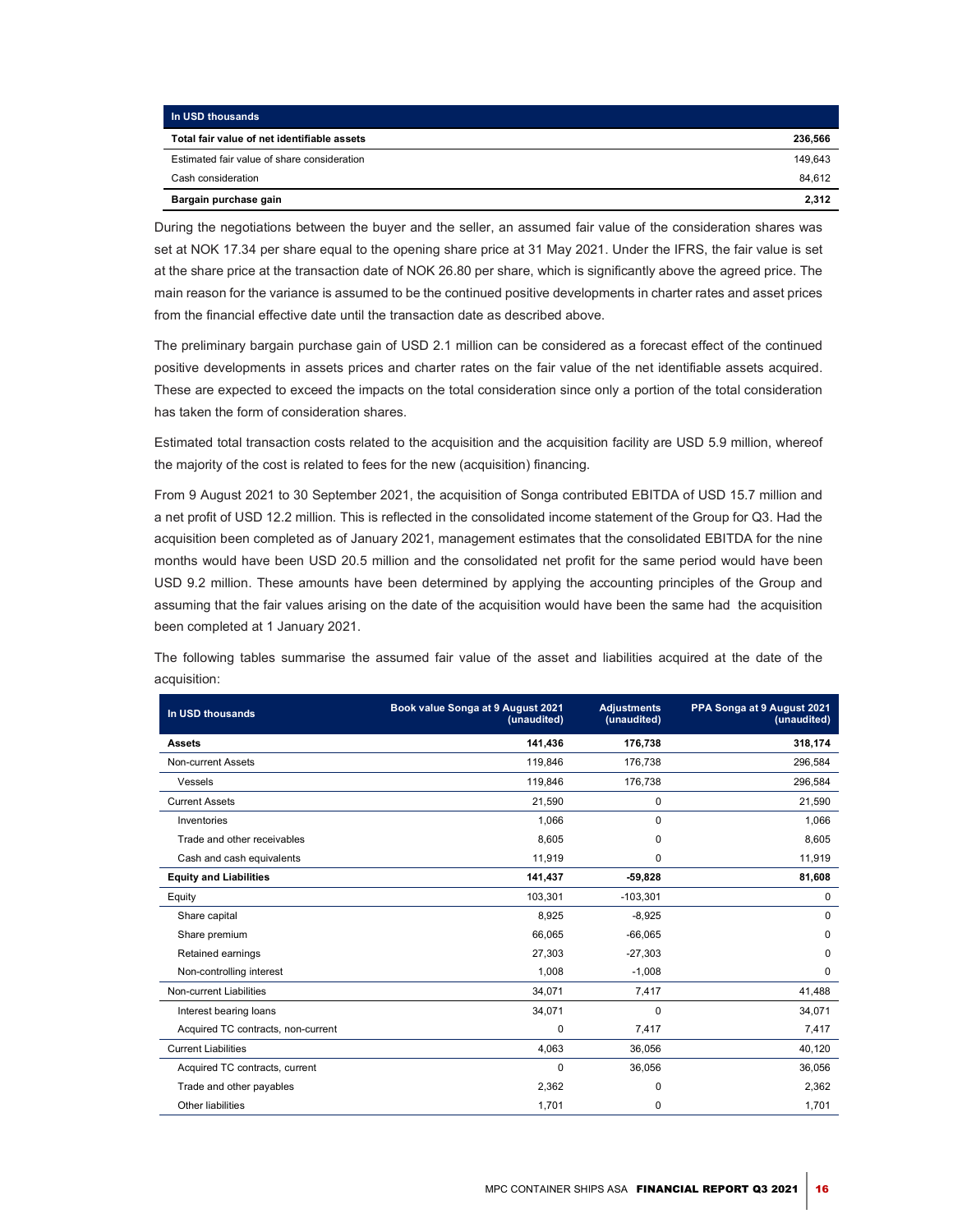| Total net identifiable assets acquired |  | 236.566 | 236.566 |
|----------------------------------------|--|---------|---------|
|----------------------------------------|--|---------|---------|

The preliminary purchase price allocation has been estimated based on facts and circumstances that are known about the acquisition at the date of this report. Should any new information be obtained within one year from the transaction date, the accounting for the acquisition will be revised.

In relation to the cash consideration DNB Bank ASA committed to providing a USD 127.5 million acquisition facility with a two-year year tenor and an effective interest rate of 500 bps plus Libor, which was drawn down on the transaction date of 9 August 2021.

## Note 12 - Subsequent events

On 20 October 2021, the Group entered into an agreement for a USD 180 million five-year senior secured credit facility with Hamburg Commercial Bank ("HCOB"). The credit facility consists of a USD 130 million term loan and a revolving credit facility of USD 50 million. During Q4 2021, the Group intends to use the credit facility, together with parts of the proceeds from the vessel sales (as set out above), to refinance DNB acquisition financing, as well as the outstanding USD 204 million bond financing. As a consequence, the previous acquisition financing with DNB and the outstanding senior secured bonds will be repaid in full and a significant number of the vessels owned by the Group will subsequently be unencumbered.

On 20 October 2021, the Group announced that it had entered into memorandum of agreements on the sale of six smaller vessels with an average size of 1,200 TEU for a total of USD 135 million. The vessels to be sold are Anne Sibum, Stefan Sibum, Grete Sibum, AS Federica, AS Faustina and AS Riccarda. Parts of these proceeds will be used to refinance the DNB acquisition financing as well as the outstanding bond. These vessels are included as held for sale as at 30 September 2021. They are expected to be handed over to their new owners during Q4 2021.

On 17 November 2021, the Group entered into an agreement for the sale of the 50% owned vessel AS Petulia for USD 35.8 million and the fully owned vessel AS Palatia for USD 35.8 million. In addition the Group agreed under the same agreement to extend the charter period under the time charter contracts for 4 vessels. AS Petulia and AS Palatia are expected to be handed over to its new owner in the fourth quarter.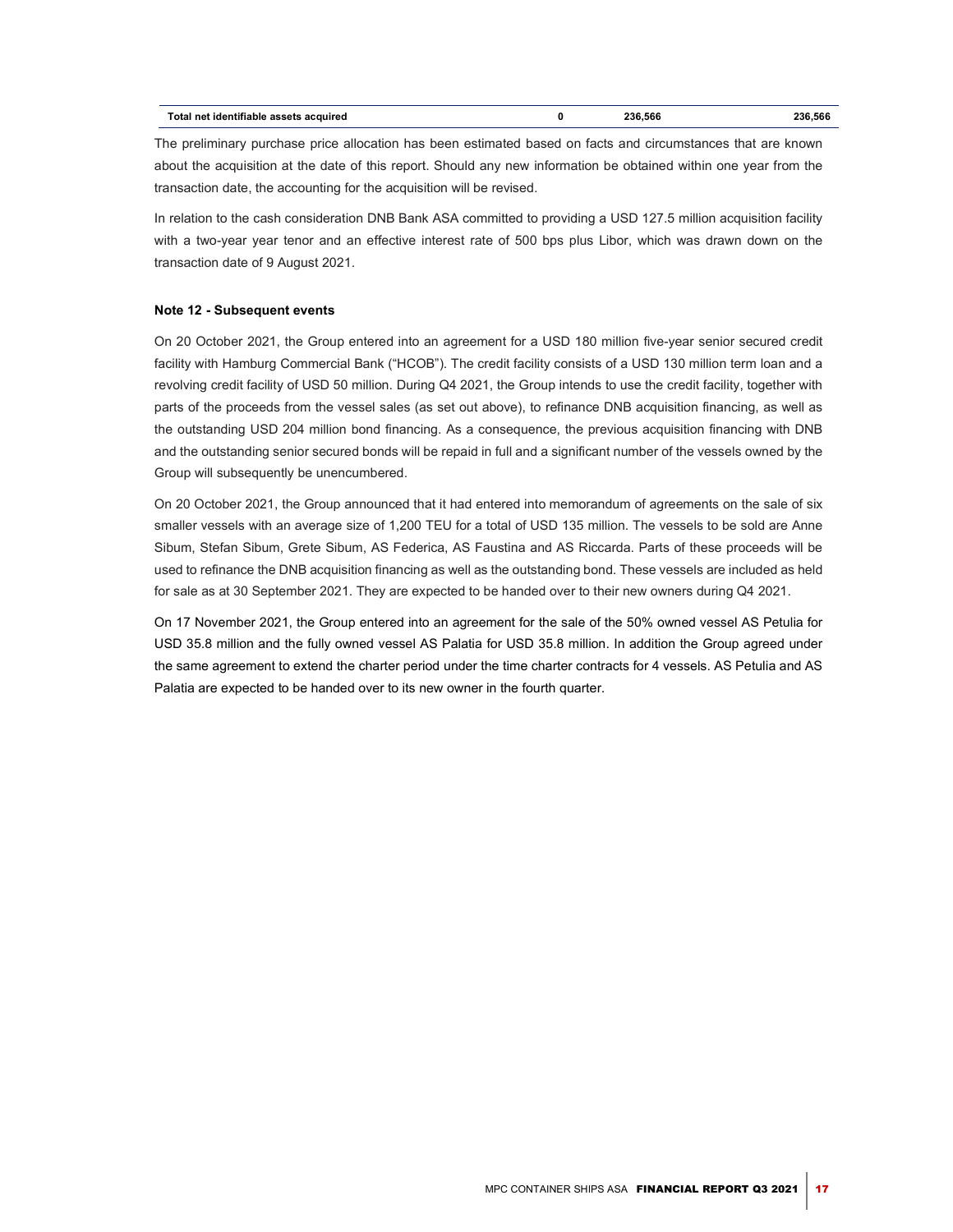# ALTERNATIVE PERFORMANCE MEASURES

The Group's financial information is prepared in accordance with the international financial reporting standards ("IFRS"). In addition, it is the management's intention to provide alternative performance measures which are regularly reviewed by management to enhance the understanding of the Group's performance, but are not intended as a replacment of the financial statements prepared in accordance with the IFRS. The alternative performance measures presented may be determined or calculated differently by other companies. The Group is in an initial operational phase and performance measures are therefore subject to change. The alternative performance measures are intended to enhance comparability of the results and to give supplemental information to the users of the Group's external reporting.

## GROSS PROFIT

Gross profit is a key financial parameter for the Group and is derived directly from the income statement by deducting cost of sales (vessel voyage expenditures, ship management fees, vessel operating expenditures and commissions) from the operating revenues.

## EBITDA

| in USD thousands                  | Q3 2021<br>(unaudited) | Q2 2021<br>(unaudited) | Q3 2020<br>(unaudited) | Q3 2021 YTD<br>(unaudited) | Q3 2020 YTD<br>(unaudited) |
|-----------------------------------|------------------------|------------------------|------------------------|----------------------------|----------------------------|
| Operating result (EBIT)           | 58.798                 | 18.232                 | $-11.386$              | 86.147                     | $-29,453$                  |
| Depreciation                      | 17.098                 | 13.674                 | 12.340                 | 43.912                     | 36,855                     |
| Impairment                        | 0                      |                        | 1.732                  |                            | 4.232                      |
| Bargain gain business combination | $-2.312$               | 0                      | 0                      | $-2.312$                   |                            |
| <b>EBITDA</b>                     | 73.584                 | 31.906                 | 2.687                  | 127.747                    | 11.635                     |

Earnings before interest, tax, depreciations and amortisations ("EBITDA") is a key financial parameter for the Group and is derived directly from the income statement by adding back depreciation and impairment of vessels to the operating result ("EBIT").

# AVERAGE TIME CHARTER EQUIVALENT ("TCE")

TCE is a commonly used Key Performance Indicator ("KPI") in the shipping industry. It represents time charter revenue and pool revenue divided by the number of trading days for the consolidated vessels during the reporting period. Trading days are ownership days minus days without revenue, including commercial, uninsured technical and dry docking related off-hire days.

## AVERAGE OPERATING EXPENSES ("OPEX") PER DAY

OPEX per day is a commonly used KPI in the shipping industry. OPEX per day represents operating expenses excluding tonnage taxes and operating expenses reimbursed by the charterers divided by the number of ownership days for consolidated vessels during the reporting period.

## **UTILISATION**

Utilisation in percentage is a commonly used KPI in the shipping industry. It represents total trading days including off-hire days relates to dry dockings divided by the total number of ownership days during the period.

# LEVERAGE RATIO

Interest-bearing long-term debt and interest-bearing short-term debt divided by total assets.

## EQUITY RATIO

Total book equity divided by total assets.